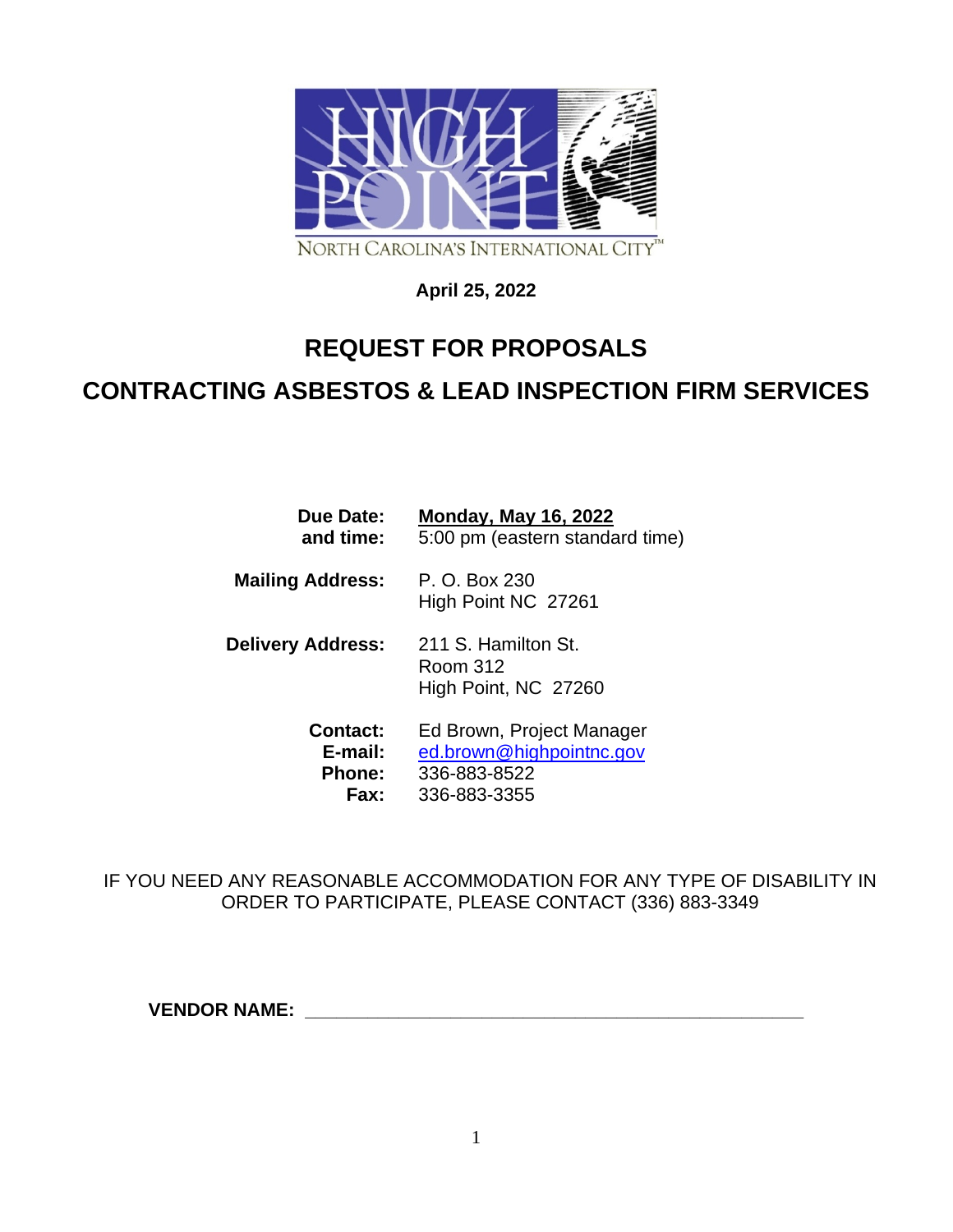\_\_\_\_\_\_\_\_\_\_\_\_\_\_\_\_\_\_\_\_\_\_\_\_\_\_\_\_\_\_\_\_\_\_\_\_\_\_\_\_\_\_\_\_\_\_\_\_\_\_\_\_\_\_\_\_\_\_\_\_\_\_\_\_\_\_\_\_\_\_\_\_\_\_\_\_\_\_\_\_\_\_\_\_\_

|    | Vendor Name (include d/b/a information if applicable)                                  |                      |   |                                               |
|----|----------------------------------------------------------------------------------------|----------------------|---|-----------------------------------------------|
|    | <b>Entity Formation (check applicable):</b>                                            |                      |   | <b>Ownership Category (check applicable):</b> |
| O  | Corporation                                                                            |                      |   | $\Box$ Non-Minority                           |
| о  | Limited Liability Company                                                              |                      | п | Minority                                      |
| о  | Partnership                                                                            |                      |   | Historically Underutilized Business (HUB)     |
|    | Sole Proprietorship                                                                    |                      |   | Woman-Owned Business                          |
| о  | <b>Limited Company</b>                                                                 |                      |   |                                               |
| O  | Limited Partnership                                                                    |                      |   |                                               |
|    | Race (select all that apply):                                                          |                      |   | Ethnicity (select one):                       |
|    | American Indian or Alaska Native                                                       |                      | о | Hispanic or Latino                            |
| П  | Asian                                                                                  |                      | ш | Not-Hispanic or Latino                        |
|    | <b>Black or African American</b>                                                       |                      |   |                                               |
| o, | Native Hawaiian or Other Pacific Islander                                              |                      |   |                                               |
|    | White                                                                                  |                      |   |                                               |
|    | Other                                                                                  |                      |   |                                               |
|    | <b>Vendor Street Address</b>                                                           |                      |   | P.O. Box                                      |
|    | City, State & Zip                                                                      | <b>Email Address</b> |   | <b>Telephone Number</b>                       |
|    | Federal Tax ID #/Social Security #                                                     |                      |   | General Contractor License # (if applicable)  |
|    | Print Name & Title of Person Signing on Behalf of Vendor Vendor's Authorized Signature |                      |   |                                               |

By checking this box, the above signed vendor acknowledges that terms and conditions associated with this bid have been read and accepted. О.

Failure to execute/sign this bid properly prior to submittal shall render the bid invalid and it **WILL BE REJECTED**. Late bids will **NOT** be accepted.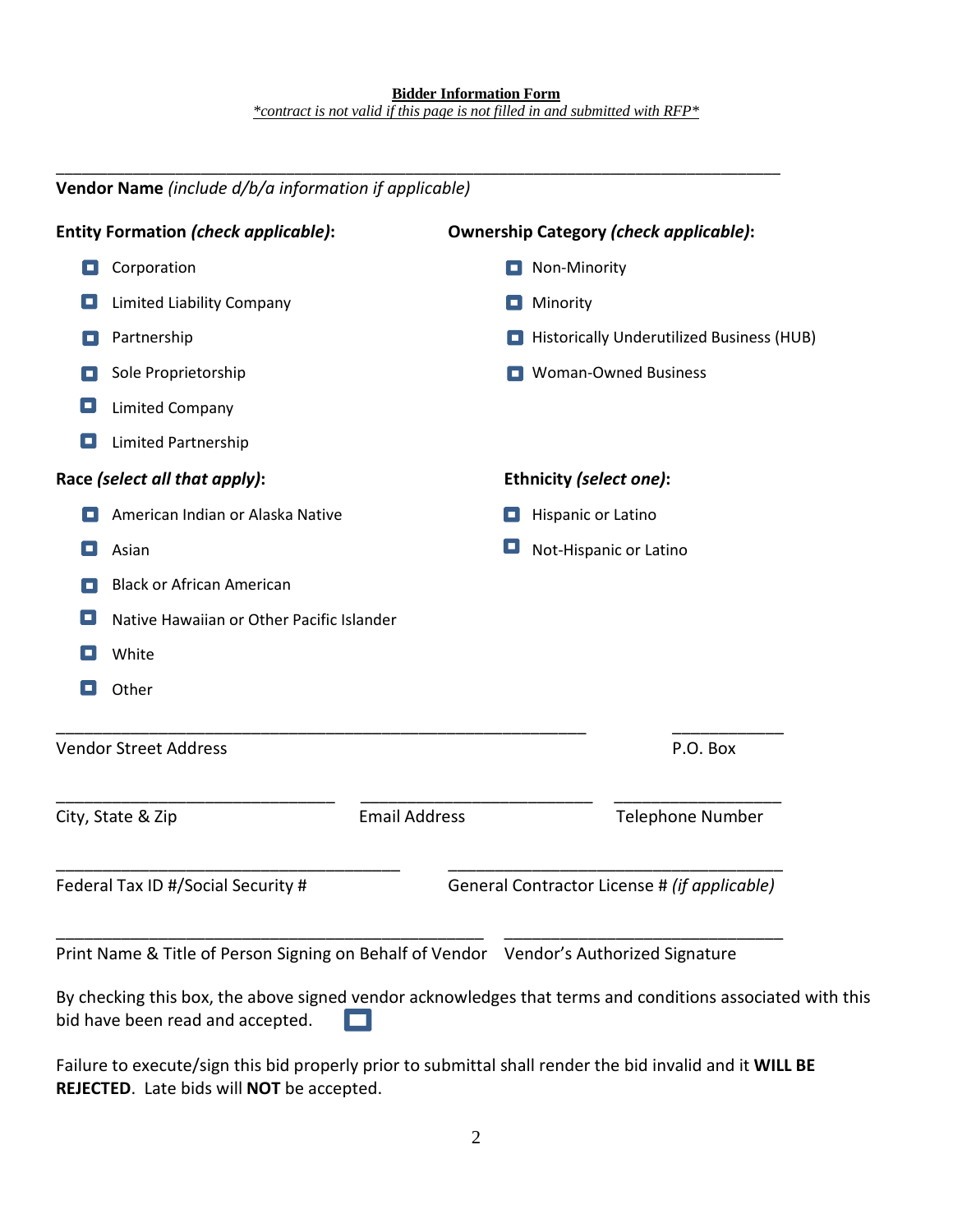# REQUEST for PROPOSAL

# **SUMMARY**

# **ASBESTOS & LEAD INSPECTION FIRM SERVICES**

The City of High Point, Community Development & Housing Department (CD&H), is accepting Proposals from Certified Firms to provide Asbestos and combination Lead Inspections, Risk Assessments and Clearance testing at residential dwellings in High Point.

The City reserves the right to select more than one Testing Firm. If more than one firm is selected, testing and other service requests will alternate between firms depending on capacity to meet both program and staff deadlines.

Firms may submit Quotes for either of the two specialties for which they are qualified.

# **RFP Submission Must Include Pages 1-22:**

Page 2……….…. BIDDER INFORMATION FORM Page 10-13………ATTACHMENT A—ASBESTOS Page 14-17………ATTACHMENT B—LEAD-BASED PAINT Page 18-19………ATTACHMENT C—REFERENCES Page 20….………ATTACHMENT D—CERTIFICATION OF FINANCIAL **CONDITION** 

Page 21….………ATTACHMENT E—EXECUTION OF QUOTE (BID) PROPOSAL

| <b>RFP Schedule</b>       |                        |  |
|---------------------------|------------------------|--|
| <b>RFP Issue Date</b>     | Monday, April 25, 2022 |  |
| <b>RFP Due Date</b>       | Monday, May 16, 2022   |  |
| Questions Due to Ed Brown | Wednesday, May 4, 2022 |  |
| <b>Award of Proposal</b>  | Monday, May 30, 2022   |  |
| <b>Contract Begins</b>    | Friday, July 1, 2022   |  |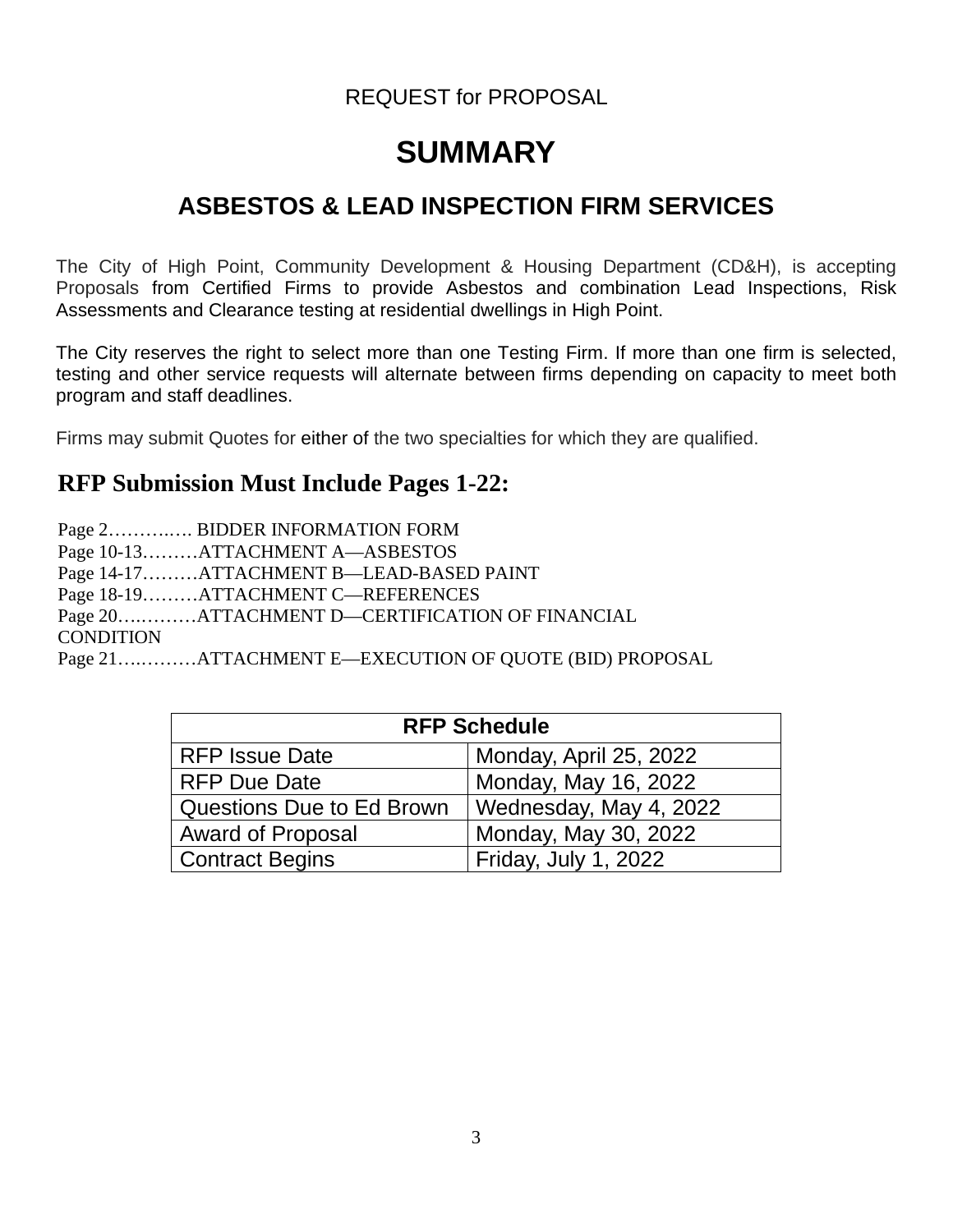### **REQUEST FOR PROPOSALS (RFP) Asbestos & Lead Inspection Firm Services**

The City of High Point (City) seeks Proposals from Certified Environmental Firms to provide (1) Asbestos Testing and Abatement and (2) Lead Inspections & Risk Assessments and Clearance testing for specified residential properties located in High Point and as assigned by the City of High Point, Community Development & Housing (CD&H) Department. The scope of services includes:

#### **Asbestos Testing and Abatement,** and

# **Lead Inspections & Risk Assessments and Clearance Testing**

The term of this RFP shall be for the period beginning **July 1, 2022, through June 30, 2023.** The executed contract may be renewed for a 1-year term, based on contractor performance, for no more than 2 additional terms. Multiple awards from this RFP may be made.

The purpose of this Request is: (**1)** To determine and select Environmental Firms to perform specific testing and abatement services; **(2)** To select Firms that have personnel and equipment suitable for the specific work required, and **(3)** To obtain a firm quote (bid) for Testing and Abatement services.

Proposals will be received until **5:00 p.m., Monday, May 16, 2022,** in the Community Development & Housing Department, Third Floor of the High Point Municipal Building, Room 312, 211 S. Hamilton Street, High Point, NC 27260. Proposals are to be marked **"Asbestos & Lead Inspection Services".** Offerors can submit their Proposals by email [\(cdadmin@highpointnc.gov\)](mailto:cdadmin@highpointnc.gov), fax ((336) 883-3355) or hand-deliver or mail their Proposals as follows:

| City of High Point                         | City of High Point              |
|--------------------------------------------|---------------------------------|
| <b>Community Development &amp; Housing</b> | Community Development & Housing |
| Room 312                                   | P. O. Box 230                   |
| 211 S. Hamilton Street                     | High Point, NC 27261            |
| High Point, NC 27260                       |                                 |

Copies of the Request for Proposals may be obtained from Community Development & Housing https://www.highpointnc.gov/cd or by calling (336) 883-3349.

Vendors who have not done business with the City of High Point previously and who have not registered using the City's on-line vendor registration process are highly encouraged to register at: <https://www.highpointnc.gov/1068/New-Vendor-Registration>

The City reserves the right to reject any and all Proposals, as may be determined by the City, to serve its best interest and the City further reserves the right to waive irregularities and informalities in any bid submitted.

The successful offeror shall be required to comply with all applicable equal employment opportunity laws and regulations, and all other applicable governmental laws and regulations as set forth by the City of High Point and the State of North Carolina.

**Special Accommodations:** The meeting facilities of the City of High Point are accessible to people with disabilities. If you need special accommodations call 336-883-3298, TDD # 336-883-8517, or the North Carolina Relay System (TDD #1-800-735-2962). Esta información está disponible en español 336.883.3349.

**In accordance with the Federal Americans With Disabilities Act ("the Act"), the City of High Point will not discriminate against individuals with disabilities and will not do business with vendors who discriminate against such individuals in violation of the Act.** 

This printed material will be provided in an alternative format upon request.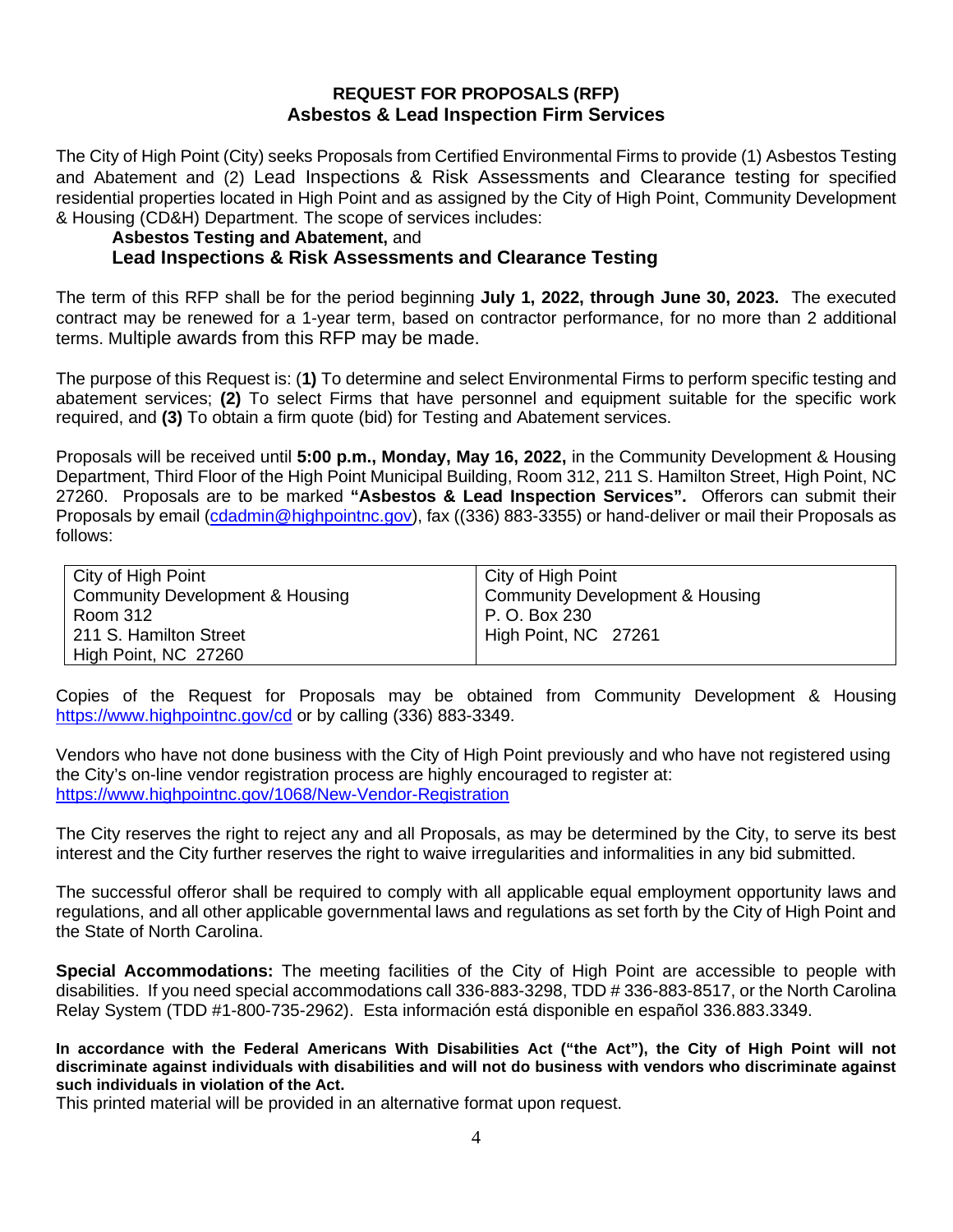# **A. GENERAL INFORMATION**

# **1. INTRODUCTION**

The City of High Point (City) seeks Proposals from Qualified Individuals and Firms to provide Asbestos Testing and Abatement, and Lead Inspections, Risk Assessments and Clearance Testing, on an as-needed basis for assignment at mostly small residential projects. Contractors are responsible for securing all applicable permits.

The City set its goals as follows:

| Type                                              | # of Units |
|---------------------------------------------------|------------|
| ASBESTOS Residential Housing Units                | 25         |
| <b>LEAD-BASED PAINT Residential Housing Units</b> | 20         |

However, this is an **approximate** number and there will be no guarantee of the amount of work to be performed if selected.

#### *Additional Details:*

- a. The contractor is responsible for relevant permits and leaving the job site neat and clean.
- b. No subcontracting unless pre-approved in writing by CD&H.
- c. CD&H shall be the Contract Administrator.

#### **2. RFP QUESTIONS**

Questions concerning this RFP must be sent to Ed Brown, Project Manager, no later than:

# **12:00 p.m. on Wednesday, May 4, 2022**.

Questions must be submitted via email to [ed.brown@highpointnc.gov.](mailto:ed.brown@highpointnc.gov)

### **3. PROPOSALS DUE DATE**

Proposals shall be mailed or delivered**\*** no later than **5:00 p.m. Eastern Standard Time, on Monday, May 16, 2022**, subject to the specifications, instructions, and conditions contained herein and attached hereto. Proposals will be received at the above stated office until the date and hour specified, local time prevailing. There will not be a public opening of Proposals received. **\***Email submissions will be received until 12:00 a.m. on May 16th.

Any Proposal received after the announced time and date of opening, shall not be considered.

Offerors shall submit one bound original of the Proposal package, as outlined in this RFP document.

#### **4. CONTRACT TERMS**

The scope of services will be for the period **July 1, 2022, through June 30, 2023**. The contract may be extended July 1, 2023 - June 30, 2024, *and* July 1, 2024 - June 30, 2025, upon the mutual agreement of both parties in writing.

#### **5. LATE SUBMISSIONS**

Any Proposal package received after the date and time in section three (3) above, shall not be considered, and will be returned unopened.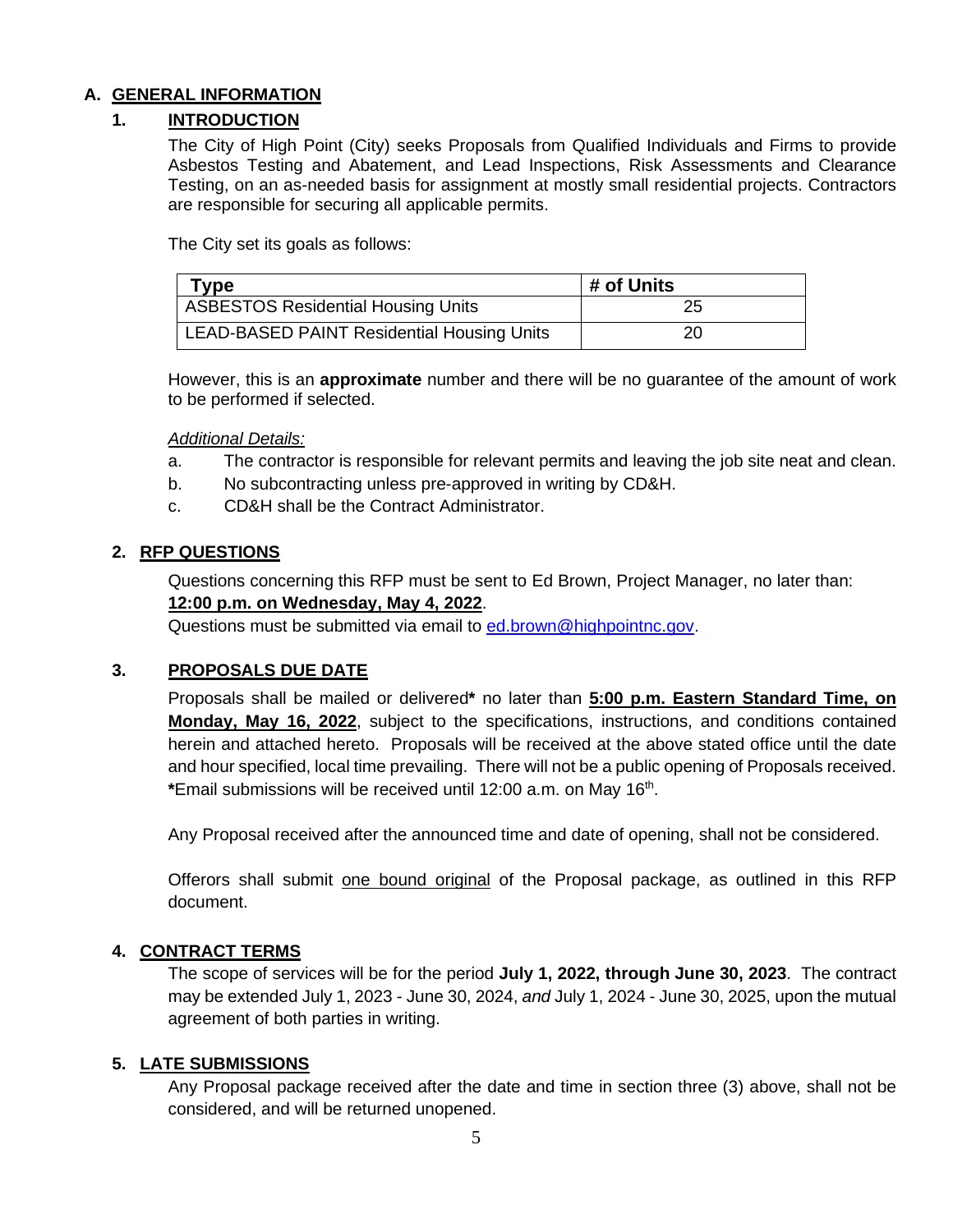# **6. COMPETITIVE SELECTION**

The successful Offeror will be selected on a fair and rational basis, and the evaluation factors outlined below shall be applied to all eligible, responsive Offerors in comparing Proposals and selecting the successful Offeror. Award of a contract may be made without discussion with Offerors after responses are received. Proposals should, therefore, be submitted on the most favorable terms. The City reserves the right to void the purchase order if the successful Offeror has not performed within the date specified by the Offerors response.

### **7. PAYMENT**

The City shall pay the Contractor the total amount stated in their Proposal for the Contractor's full provision of the Services. A contract that includes a payment schedule based on tasks, timetables and/or percentages of completed work will be developed prior to work commencing with the awarded.

### **8. SALES TAX**

Sales Tax shall not be included in any proposed prices. The City of High Point is not tax exempt and will pay sales tax where applicable. Sales tax shall be invoiced as a separate line item.

#### **9. MINORITY AND WOMEN-OWNED BUSINESS ENTITIES (MWBE)**

Pursuant to General Statute 143-48 and Executive Order #77, the City of High Point invites and encourages participation in this procurement process by businesses owned by minorities, women, disabled or disadvantaged persons.

#### **10. CONTRACTS**

It is recognized that the formal basis of any agreement between vendor and user will be a contract to be negotiated between parties rather than a Proposal. In submitting Proposals, vendors must indicate that they are prepared to complete a contract containing all the information submitted in their Proposals. Vendors must also be prepared to meet the City's insurance requirements at the time the contract is awarded. Vendors must submit a sample of any of their own contracts related to software maintenance and licensing. Contractor shall be required to sign a City of High Point Purchases contract, a sample of which is included in this RFP.

#### **11. REJECTION OF BID**

The City of High Point reserves the right to reject any and all Proposals, to waive any informality in Proposals received, to accept or reject any or all of the items in the Proposal, and to award the contract in whole or in part and/or negotiate any or all items with individual Offerors if it is deemed in the City's best interest. Moreover, the City reserves the right to make no selection if Proposals are deemed to be outside the fiscal constraint or not in the best interest of the City.

#### **12. INSURANCE**

The Contractor shall purchase and maintain during the life of this contract comprehensive general liability and other insurance as is appropriate for the work being performed as outlined in the sample agreement which is attached for your reference.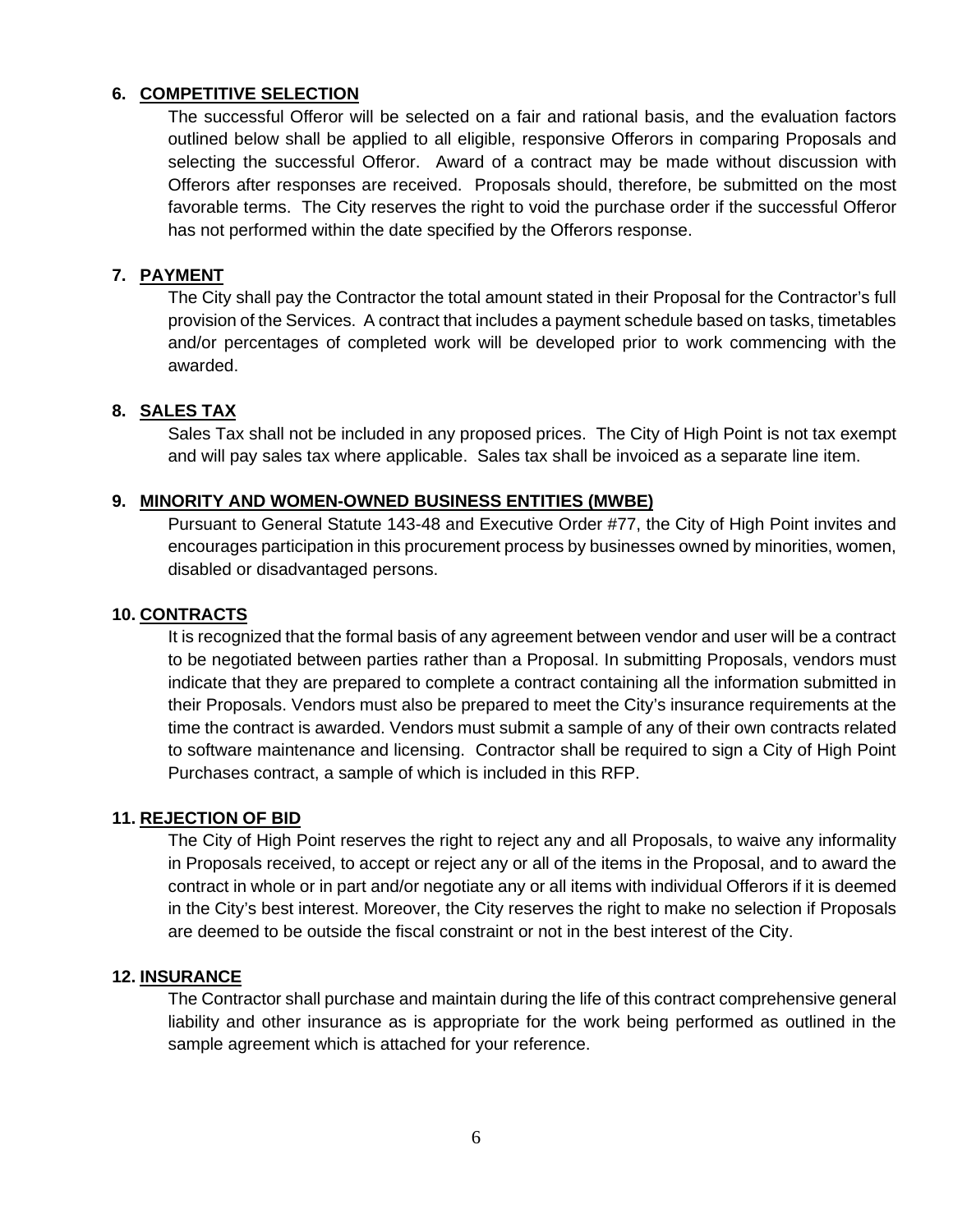### **B. PROPOSAL FORMAT**

### **1. PROPOSAL PACKAGE EVALUATION CRITERIA**

Proposal package will be evaluated on the firm's ability to meet the requirements of this Request. **Provide in Proposal:**

- Submittals as completed by the due date
- Pages 1-22
- All other requested information as specified

### **2. SUBMITTAL REQUIREMENTS**

If your firm would like to be considered for providing the required services, please submit: one (1) bound original proposal. Please clearly identify it as your Proposal Package, including the cover letter.

#### **Hand-delivered to:**

City of High Point Community Development & Housing Department, Room 312 Attn: Mrs. April Jones 211 S. Hamilton Street High Point, NC 27260

### **Mailed to:**

City of High Point Community Development & Housing Department, Room 312 Attn: Mrs. April Jones PO Box 230 High Point, NC 27261

#### **Emailed to:**

City of High Point Administration Attn: Mrs. April Jones [cdadmin@highpointnc.gov](mailto:cdadmin@highpointnc.gov)

### **3. SUBMITTAL PACKAGE CONTENT AND FORMAT**

Proposals, including attachments and other required documentation, should be placed in a manila envelope with the words, **"Asbestos & Lead Inspection Services"** clearly visible. The City will not consider mailed Proposals that do not arrive prior to the Proposal deadline.

### **C. SELECTION PROCESS**

The City will conduct a fair and impartial evaluation of all submittals that are received in accordance with the provisions of this RFP. Interviews with vendors are not anticipated but may be held at the option of the City.

The City reserves the right to obtain clarification of any point in a vendor's Proposal Package or to obtain additional information. All vendors who submit Proposal Packages will be notified of the City's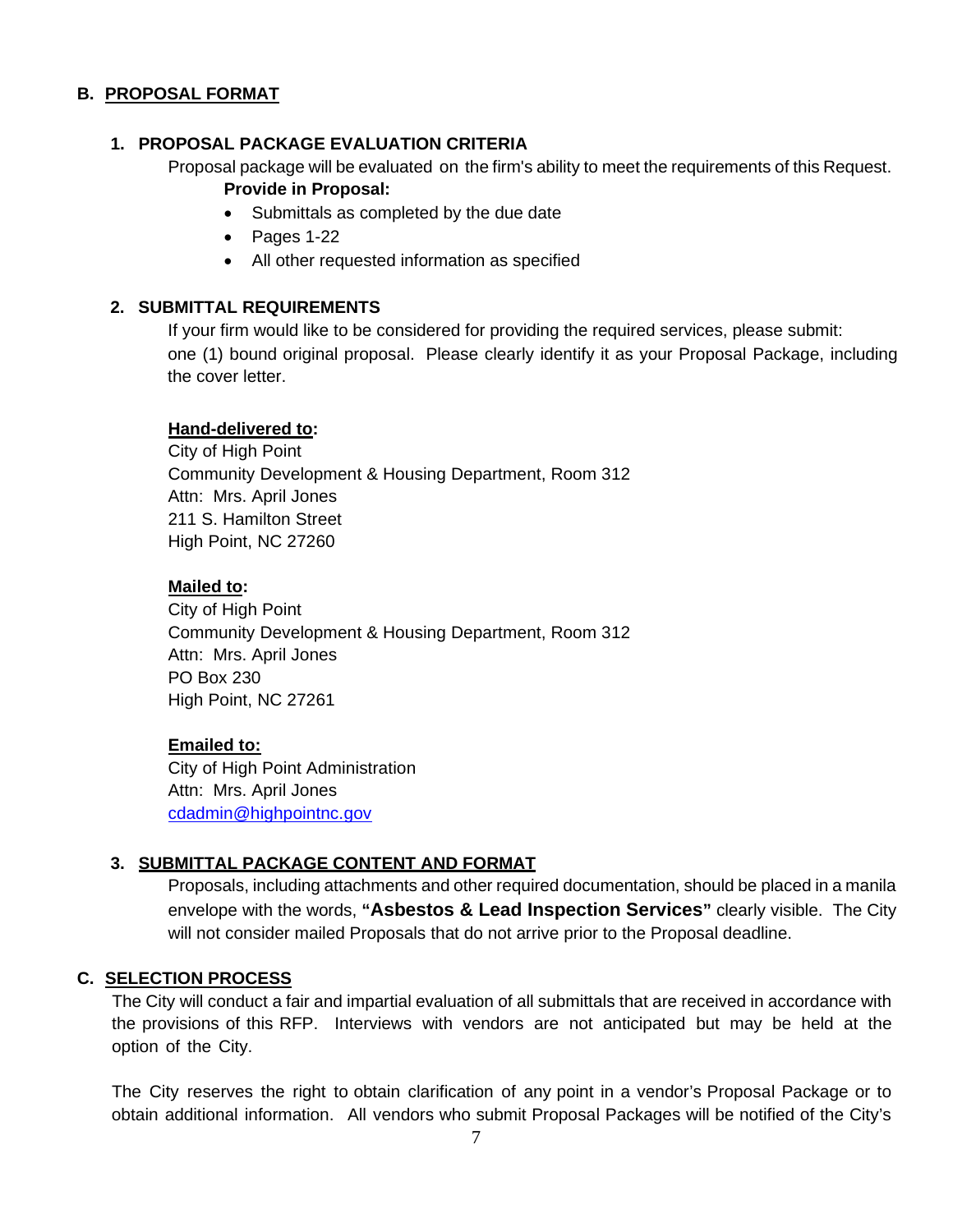choice. Final approval of any selected vendors may be subject to the action of City Council or appropriate City officials.

# **D. EVALUATION CRITERIA**

- Proposals will be received from each offeror in a sealed envelope or package.
- Each original shall be signed and dated by an official authorized to bind the firm. Unsigned Proposals will not be considered.
- All Proposals must be received by the City of High Point not later than the date and time specified on the cover sheet of this RFP.
- At their option, the evaluators may request oral presentations or discussion with any or all offerors for the purpose of clarification or to amplify the materials presented in any part of the Proposal. However, offerors are cautioned that the evaluators are not required to request clarification; therefore, all Proposals should be complete and reflect the most favorable terms available from the offeror.

Proposals will be evaluated according to completeness, content, and experience with similar projects, ability of the offeror and its staff, and cost. The evaluators will randomly select at least three of offeror's references, but the evaluators' reserve the right to contact all the references listed, if information from the three references contacted warrant further inquiry. The failure of the offeror to list all similar contracts in the specified period may result in the rejection of the offeror's Proposal. The evaluators may check all public sources to determine whether offeror has listed all contracts for similar work within the designated period. If the evaluators determine that references for other public contracts for similar contracts were not listed, the evaluators may contact the public entities to make inquiry into offeror's performance of those contracts and the information obtained may be considered in evaluating offeror's Proposal. Award of a contract to one offeror does not mean that the other Proposals lacked merit, but that, all factors considered, the selected Proposal package was deemed most advantageous to the City of High Point.

The City shall consider the following factors to ensure that any award will be in the best interest of the City of High Point:

- Total cost to the City of High Point (Cost Competitiveness)
- Timeliness to perform
- Completeness
- Professional Proposals
- References

### **E. PUBLIC RECORDS**

Upon receipt by the City, your Proposal is considered a public record except for material that qualifies as "Trade Secret" information under North Carolina General Statute 66-152 et seq. Proposal Packages will be reviewed by the City's Selection Committee, as well as other City staff and members of the general public who submit public record requests. To properly designate material as a trade secret under these circumstances, each vendor must take the following precautions: (a) any trade secrets submitted by a vendor should be submitted in a separate, sealed envelope marked "Trade Secret -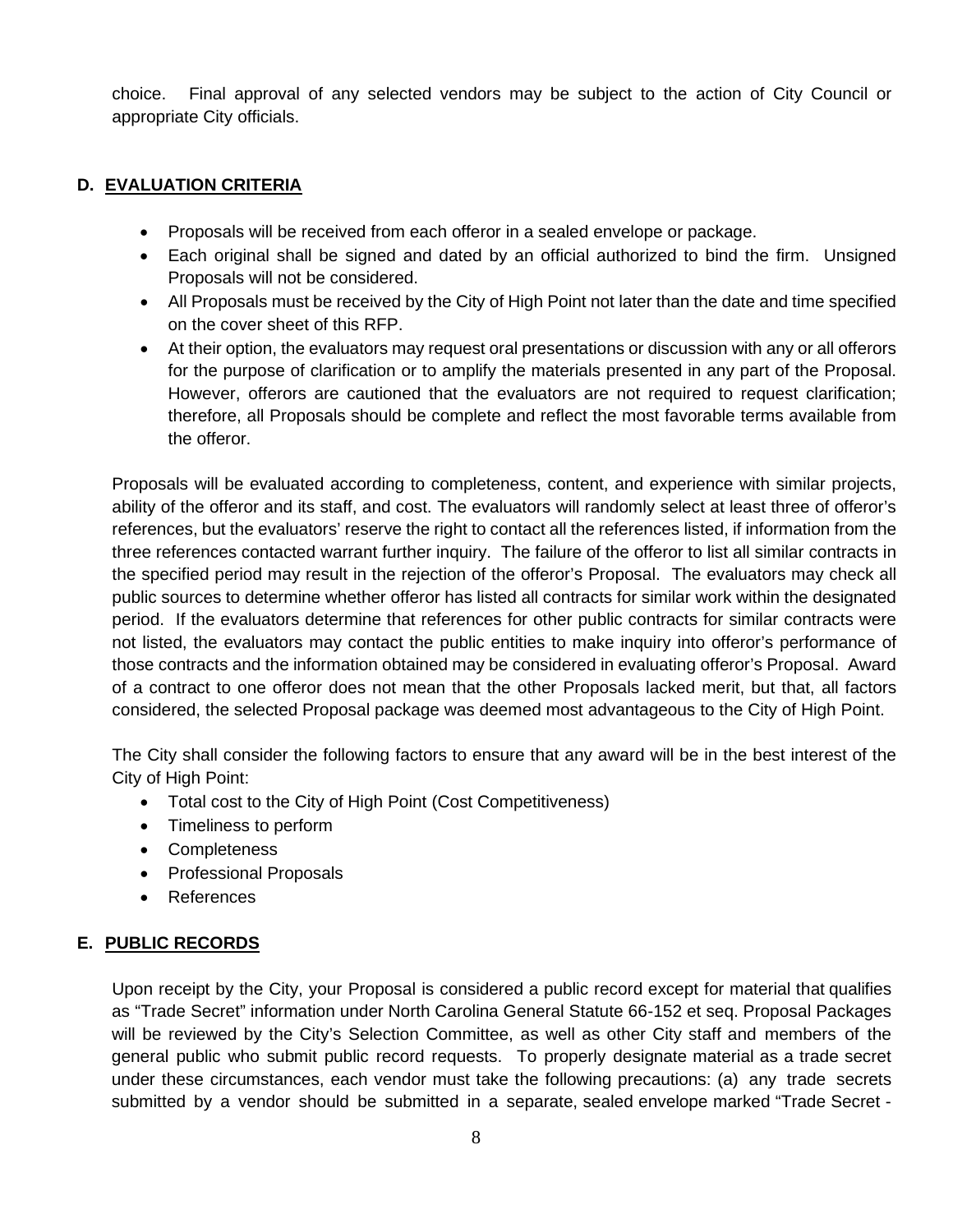Confidential and Proprietary Information - Do Not Disclose Except for the Purpose of Evaluating this Proposal," and (b) the same trade secret/confidentiality designation should be stamped on each page of the trade secret materials contained in the envelope. Do not designate your proposed pricing as a trade secret.

In submitting a proposal package, each vendor agrees that the City may reveal any trade secret materials contained in such response to all City staff and City officials involved in the selection process and to any outside consultant or other third parties who serve on the Selection Committee or who are hired by the City to assist in the selection process. Furthermore, each vendor agrees to indemnify and hold harmless the City and each of its officers, employees and agents from all costs, damages, and expenses incurred in connection with refusing to disclose any material that the vendor has designated as a trade secret. Any vendor that designates its entire Proposal package as a trade secret may be disqualified from the selection process. Information in the Request for Proposal responses will not be shared until after award of contract.

### **F. CONDITIONS AND RESERVATIONS**

Upon receipt of this Proposal package, the City reserves the right to meet with any or all consultants submitting Proposals at any time prior to an award in order to assure that the successful Proposal most nearly meets all goals and objectives. The right is further reserved to use any or all ideas presented in any response to this Request for Proposals, whether amended or not. Selection or rejection of the Proposal does not affect this right. During the course of review and evaluation of Proposals, the City further reserves the right to negotiate with the consultant whose Proposal most closely meets the City's goals and objectives for this project, to amend that consultant's original Proposal by additions or deletions.

#### **G. RFP Schedule**

This table is to provide interested firms information about the schedule anticipated by the City. This is an estimate only and may change.

| <b>RFP Schedule</b>       |                        |  |
|---------------------------|------------------------|--|
| <b>RFP Issue Date</b>     | Monday, April 25, 2022 |  |
| <b>RFP Due Date</b>       | Monday, May 16, 2022   |  |
| Questions Due to Ed Brown | Wednesday, May 4, 2022 |  |
| Award of Proposal         | Monday, May 30, 2022   |  |
| <b>Contract Begins</b>    | Friday, July 1, 2022   |  |

#### **H. CLOSING**

Any questions or clarification regarding this RFP shall be directed to: Ed Brown, Project Manager, City of High Point Community Development and Housing Department, 211 S. Hamilton Street, High Point, NC 27260. *Telephone Number*: (336) 883-8522. *Email Address*: [ed.brown@highpointnc.gov.](mailto:ed.brown@highpointnc.gov)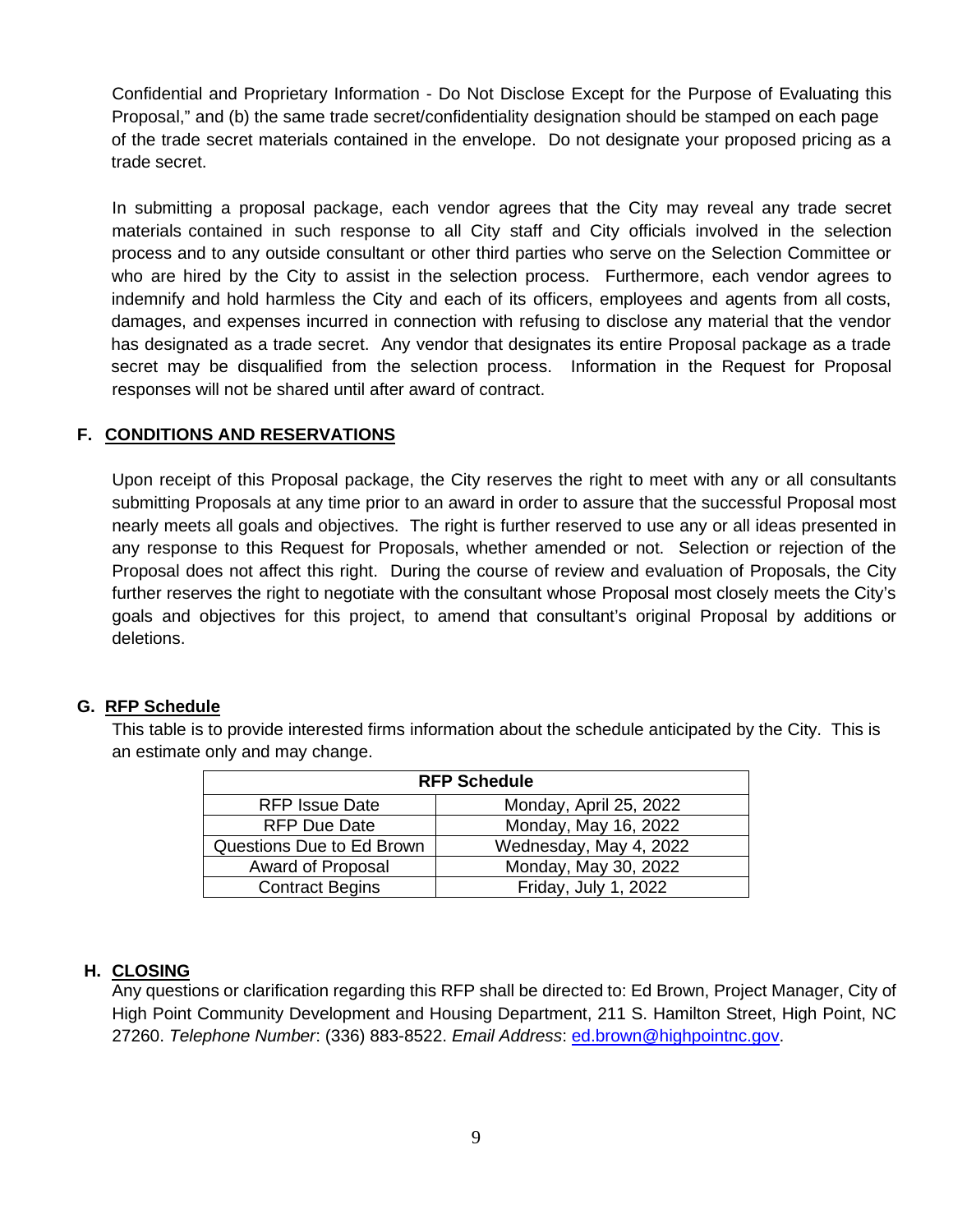The City of High Point is an equal opportunity/affirmative action employer that does not discriminate on the basis of race, color, national origin, sex, religion, age or disability in employment or provision of services.

This information is available in Spanish or any other language upon request. Please contact Kyeisha Hicks at (336) 883-3349 or at 211 S. Hamilton Street, Room 312 for accommodations for this request.

Esta información está disponible en español o cualquier otro idioma bajo petición. Por favor, póngase en contacto con Kyeisha Hicks (336) 883-3349 o al 211 S. Hamilton Street, Room 312 para alojamiento para esta solicitud.

Eligible Section 3 businesses as defined in the Housing and Urban Development Act of 1968, as amended, are encouraged to apply.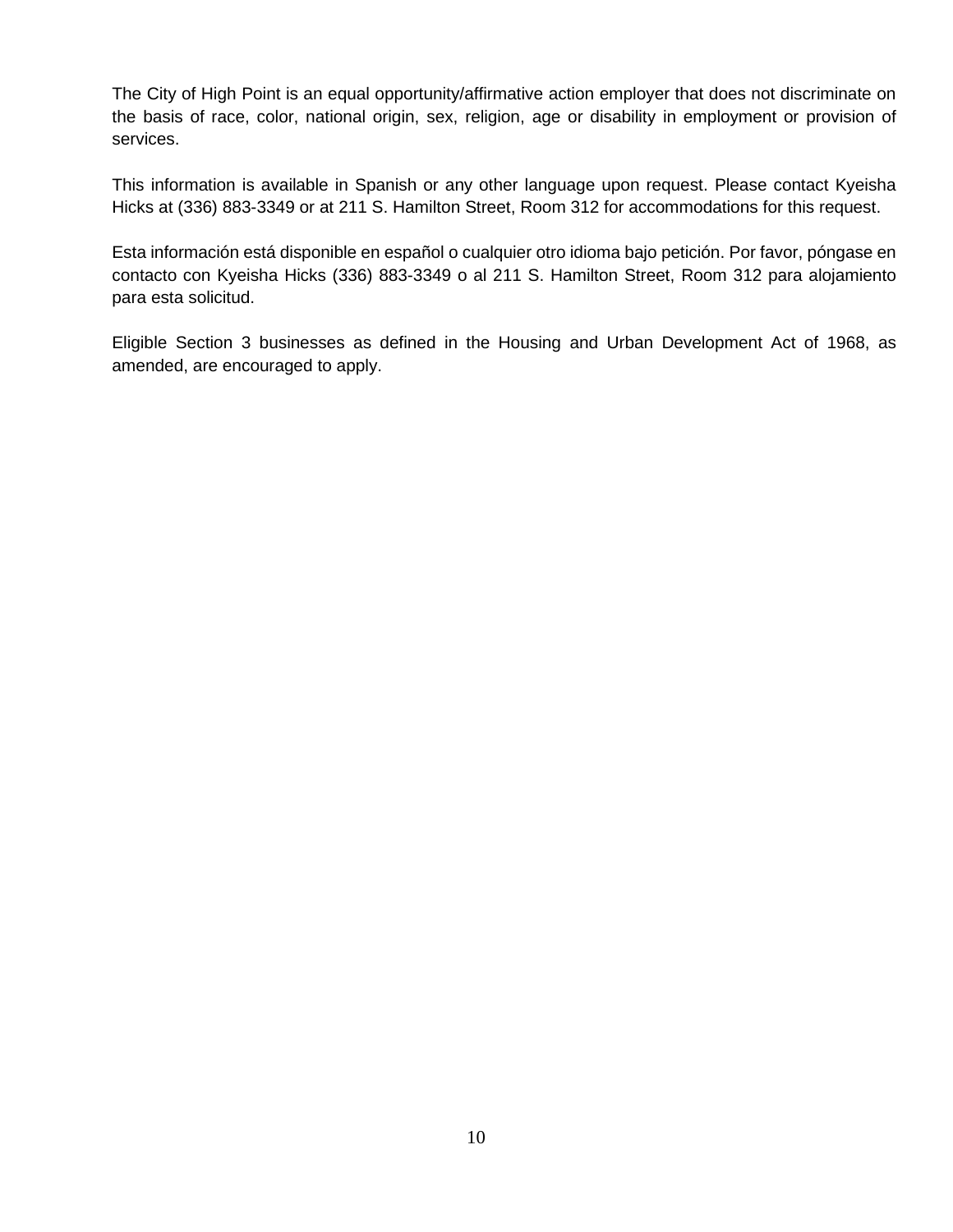# **ATTACHMENT A Asbestos**

| <b>PROPOSAL FORM</b>                                                                                                                                       |  |
|------------------------------------------------------------------------------------------------------------------------------------------------------------|--|
| <b>Contractor Information</b>                                                                                                                              |  |
|                                                                                                                                                            |  |
|                                                                                                                                                            |  |
|                                                                                                                                                            |  |
|                                                                                                                                                            |  |
| FEDERAL EMPLOYER IDENTIFICATION NUMBER: ____________________________                                                                                       |  |
|                                                                                                                                                            |  |
| <b>LICENSES:</b><br>Attach copies of all qualifying licenses and certifications held in the name of the company                                            |  |
| DESCRIPTION OF SERVICES, PERSONNEL AND EQUIPMENT OFFERED BY YOUR BUSINESS<br>Make any comments in reference to your performance or special abilities here: |  |
|                                                                                                                                                            |  |
|                                                                                                                                                            |  |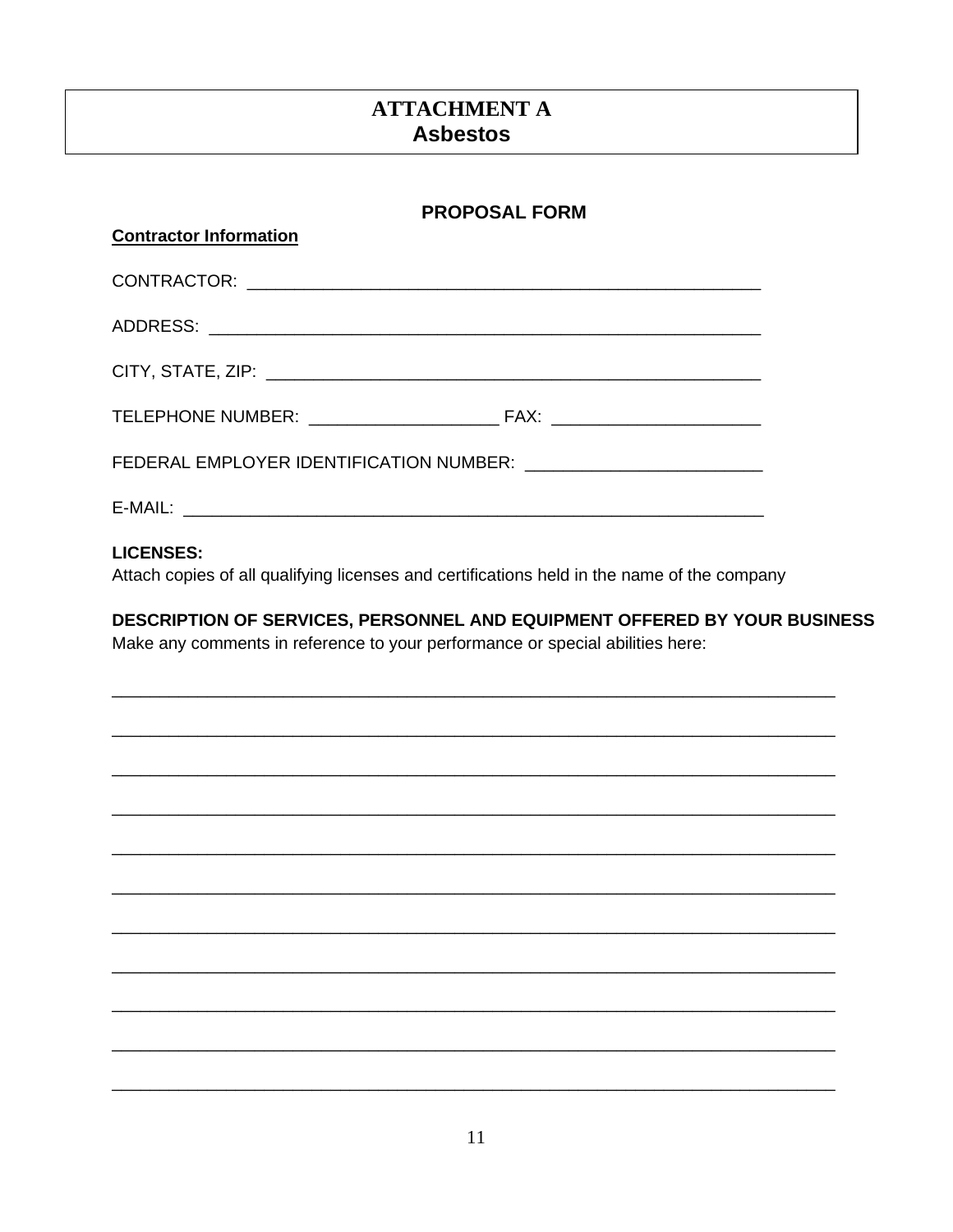# **Asbestos**

# **Purpose:**

The selected Firms shall have qualifications and experience to perform the following:

- Conduct asbestos inspection services varying in scope as defined by and as selected by the City of High Point. These asbestos inspection services may range from simple reconnaissancelevel observation (no sampling or testing) to full-scale asbestos surveys of sufficient detail which may include sampling, lab testing, and comprehensive report preparation to satisfy regulatory agencies in the course of building renovations, demolition, etc., involving asbestos containing materials (ACM).
- Prepare reports as defined and as required that estimate quantity, location, and description of each suspect or confirmed ACM material supported by a map showing sample locations, and appropriate chain-of-custody and original lab results/tables appended. Survey report results must be concisely presented to facilitate estimation of abatement costs. • Firms must be qualified to provide expert witness services relating to asbestos containing materials identification & testing.

SCOPE OF WORK The selected firm or firms shall have qualifications and experience to perform the scope of work for the following described discipline "Asbestos Containing Materials Identification, Testing & Abatement":

• Conduct asbestos inspection services varying in scope as defined by and as selected by the City of High Point. *Many of the properties will be subject to City Ordered Demolition*. These asbestos inspection services may range from simple reconnaissance-level observation (no sampling or testing) to full-scale asbestos surveys of sufficient detail which may include sampling, lab testing, and comprehensive report preparation to satisfy regulatory agencies in the course of building renovations, demolition, etc., involving asbestos containing materials (ACM);

• Prepare reports as defined and as required that estimate quantity, location, and description of each suspect or confirmed ACM material supported by a map showing sample locations, and appropriate chain-of-custody and original lab results/tables appended. Survey report results must be concisely presented to facilitate estimation of abatement costs.

• Firms must be qualified to provide expert witness services relating to asbestos containing materials identification & testing.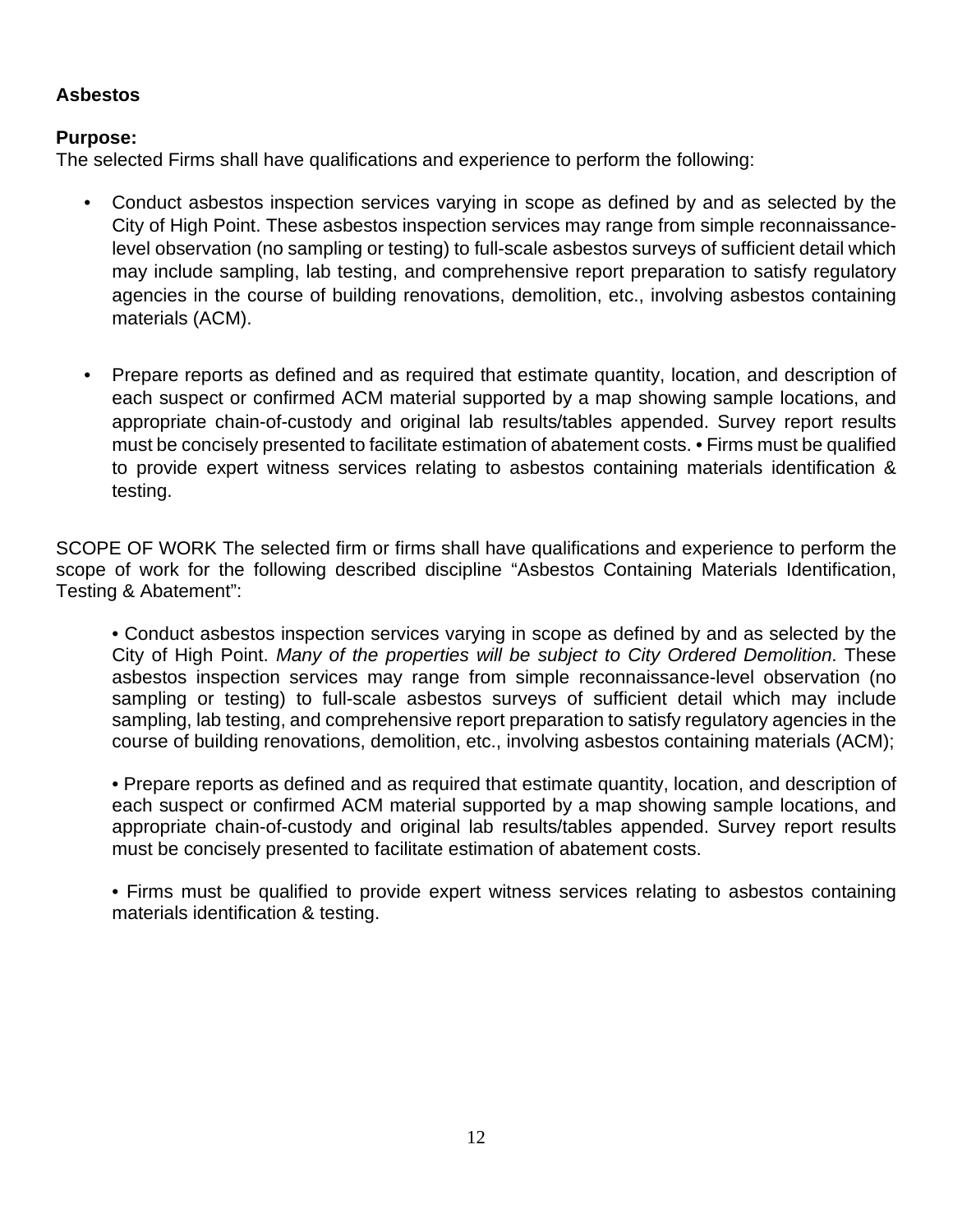The following industry and regulatory standards, and all of the performance requirements that they contain, shall be part of the requirements of the scope of work for this category.

Asbestos and environmental guide books, standards, codes, regulations, ordinances and laws referenced for Asbestos Containing Materials Identification & Testing include but are not necessarily limited to the following:

a.) United States Environmental Protection Agency regulations; "Asbestos" as identified in (40 CFR 763 et seq.), and,

b.) United States Department of Labor, Occupational Safety & Health Administration standards; "General Industry Standards for Asbestos" as identified in (29 CFR 1910.10), and,

c.) United States Environmental Protection Agency guide book; "Guidance for Controlling Asbestos -Containing Materials in Buildings", June 1985 (referred to as "the Purple Book"), and,

d.) United States Environmental Protection Agency regulations; "National Emission Standards for Hazardous Air Pollutants (NESHAP)" as identified in (40 CFR 61.140, Subpart M, Asbestos), and, e.) North Carolina Air Quality Rules & Regulations.

e) N.C. Accredited Asbestos Professionals per Asbestos Hazard Management Regulations found at:<https://epi.dph.ncdhhs.gov/asbestos/demolition.html>

The removal must be done only by N.C.-accredited asbestos professionals. Owners or operators must obtain an asbestos removal permit from the HHCU prior to any renovation project that will disturb more than 35 cubic feet, 160 square feet, or 260 linear feet of regulated asbestoscontaining material.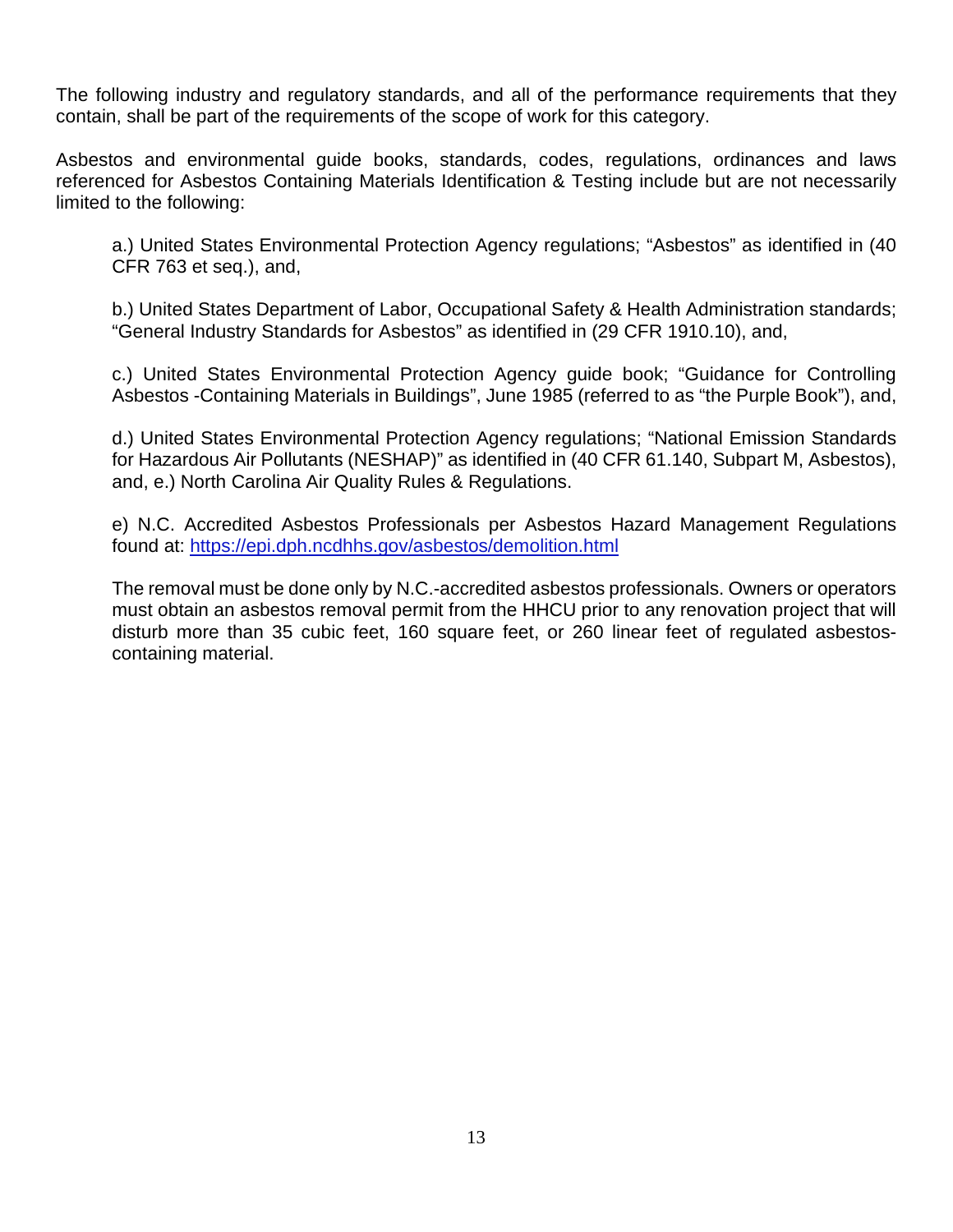# **ASBESTOS QUOTE**

| 1. Survey performed by certified inspector including report preparation. Daily and half<br>day rates include costs for travel time, mileage, etc.<br>A. Daily rate \$_____ per day. (Daily rate based on 8 hours on site).<br>B. Half day rate \$_____ per day. (Half day rate based on 4 hours on site).<br>2. On-site asbestos monitoring and oversight including on-site analysis of samples and<br>report. Daily and half day rates are for on-site activities only. Travel time, mileage,<br>etc. are not to be billed separately. The daily rate also includes all PCM samples necessary to meet<br>federal and state regulations, and in conformance with good industrial hygiene practice.<br>A. Daily rate \$_____ per day. (Daily rate based on 10 hours on site).<br>B. Half day rate \$_____ per day. (Half day rate based on 5 hours on site).<br>C. Hourly rate for over 10 hours \$ _____ per hour<br>3. Laboratory analysis of bulk samples using polarized light microscopy, using the EPA<br>Interim Method for the Determination of Asbestos in Bulk Insulation Samples.<br>A. Cost \$_____ per sample with 3 hour turn around<br>B. Cost \$_____ per sample with 6 hour turn around<br>C. Cost \$_____ per sample with 24 hour turn around<br>D. Cost \$ _____ per sample with 48 hour turn around<br>4. Laboratory analysis of bulk samples using the point counting method.<br>A. Cost \$_____ per sample with 6 hour turn around<br>B. Cost \$_____ per sample with 24 hour turn around<br>C. Cost \$ per sample with 48 hour turn around<br>5. Laboratory analysis of air samples<br>A. Cost \$_____ per sample using PCM (NIOSH 7400) with 24 hour turn around.<br>B. Cost \$_____ per sample using TEM with 24 hour turn around. | Asbestos Price List: Based on the requirements of this document, provide prices below: |  |  |  |
|------------------------------------------------------------------------------------------------------------------------------------------------------------------------------------------------------------------------------------------------------------------------------------------------------------------------------------------------------------------------------------------------------------------------------------------------------------------------------------------------------------------------------------------------------------------------------------------------------------------------------------------------------------------------------------------------------------------------------------------------------------------------------------------------------------------------------------------------------------------------------------------------------------------------------------------------------------------------------------------------------------------------------------------------------------------------------------------------------------------------------------------------------------------------------------------------------------------------------------------------------------------------------------------------------------------------------------------------------------------------------------------------------------------------------------------------------------------------------------------------------------------------------------------------------------------------------------------------------------------------------------------------------------------------------------------------------------------------------------------------------------|----------------------------------------------------------------------------------------|--|--|--|
|                                                                                                                                                                                                                                                                                                                                                                                                                                                                                                                                                                                                                                                                                                                                                                                                                                                                                                                                                                                                                                                                                                                                                                                                                                                                                                                                                                                                                                                                                                                                                                                                                                                                                                                                                            |                                                                                        |  |  |  |
|                                                                                                                                                                                                                                                                                                                                                                                                                                                                                                                                                                                                                                                                                                                                                                                                                                                                                                                                                                                                                                                                                                                                                                                                                                                                                                                                                                                                                                                                                                                                                                                                                                                                                                                                                            |                                                                                        |  |  |  |
|                                                                                                                                                                                                                                                                                                                                                                                                                                                                                                                                                                                                                                                                                                                                                                                                                                                                                                                                                                                                                                                                                                                                                                                                                                                                                                                                                                                                                                                                                                                                                                                                                                                                                                                                                            |                                                                                        |  |  |  |
|                                                                                                                                                                                                                                                                                                                                                                                                                                                                                                                                                                                                                                                                                                                                                                                                                                                                                                                                                                                                                                                                                                                                                                                                                                                                                                                                                                                                                                                                                                                                                                                                                                                                                                                                                            |                                                                                        |  |  |  |
|                                                                                                                                                                                                                                                                                                                                                                                                                                                                                                                                                                                                                                                                                                                                                                                                                                                                                                                                                                                                                                                                                                                                                                                                                                                                                                                                                                                                                                                                                                                                                                                                                                                                                                                                                            |                                                                                        |  |  |  |
|                                                                                                                                                                                                                                                                                                                                                                                                                                                                                                                                                                                                                                                                                                                                                                                                                                                                                                                                                                                                                                                                                                                                                                                                                                                                                                                                                                                                                                                                                                                                                                                                                                                                                                                                                            |                                                                                        |  |  |  |
|                                                                                                                                                                                                                                                                                                                                                                                                                                                                                                                                                                                                                                                                                                                                                                                                                                                                                                                                                                                                                                                                                                                                                                                                                                                                                                                                                                                                                                                                                                                                                                                                                                                                                                                                                            |                                                                                        |  |  |  |
|                                                                                                                                                                                                                                                                                                                                                                                                                                                                                                                                                                                                                                                                                                                                                                                                                                                                                                                                                                                                                                                                                                                                                                                                                                                                                                                                                                                                                                                                                                                                                                                                                                                                                                                                                            |                                                                                        |  |  |  |
|                                                                                                                                                                                                                                                                                                                                                                                                                                                                                                                                                                                                                                                                                                                                                                                                                                                                                                                                                                                                                                                                                                                                                                                                                                                                                                                                                                                                                                                                                                                                                                                                                                                                                                                                                            |                                                                                        |  |  |  |
|                                                                                                                                                                                                                                                                                                                                                                                                                                                                                                                                                                                                                                                                                                                                                                                                                                                                                                                                                                                                                                                                                                                                                                                                                                                                                                                                                                                                                                                                                                                                                                                                                                                                                                                                                            |                                                                                        |  |  |  |
|                                                                                                                                                                                                                                                                                                                                                                                                                                                                                                                                                                                                                                                                                                                                                                                                                                                                                                                                                                                                                                                                                                                                                                                                                                                                                                                                                                                                                                                                                                                                                                                                                                                                                                                                                            |                                                                                        |  |  |  |
|                                                                                                                                                                                                                                                                                                                                                                                                                                                                                                                                                                                                                                                                                                                                                                                                                                                                                                                                                                                                                                                                                                                                                                                                                                                                                                                                                                                                                                                                                                                                                                                                                                                                                                                                                            |                                                                                        |  |  |  |
|                                                                                                                                                                                                                                                                                                                                                                                                                                                                                                                                                                                                                                                                                                                                                                                                                                                                                                                                                                                                                                                                                                                                                                                                                                                                                                                                                                                                                                                                                                                                                                                                                                                                                                                                                            |                                                                                        |  |  |  |
|                                                                                                                                                                                                                                                                                                                                                                                                                                                                                                                                                                                                                                                                                                                                                                                                                                                                                                                                                                                                                                                                                                                                                                                                                                                                                                                                                                                                                                                                                                                                                                                                                                                                                                                                                            |                                                                                        |  |  |  |
|                                                                                                                                                                                                                                                                                                                                                                                                                                                                                                                                                                                                                                                                                                                                                                                                                                                                                                                                                                                                                                                                                                                                                                                                                                                                                                                                                                                                                                                                                                                                                                                                                                                                                                                                                            |                                                                                        |  |  |  |
|                                                                                                                                                                                                                                                                                                                                                                                                                                                                                                                                                                                                                                                                                                                                                                                                                                                                                                                                                                                                                                                                                                                                                                                                                                                                                                                                                                                                                                                                                                                                                                                                                                                                                                                                                            |                                                                                        |  |  |  |
|                                                                                                                                                                                                                                                                                                                                                                                                                                                                                                                                                                                                                                                                                                                                                                                                                                                                                                                                                                                                                                                                                                                                                                                                                                                                                                                                                                                                                                                                                                                                                                                                                                                                                                                                                            |                                                                                        |  |  |  |
|                                                                                                                                                                                                                                                                                                                                                                                                                                                                                                                                                                                                                                                                                                                                                                                                                                                                                                                                                                                                                                                                                                                                                                                                                                                                                                                                                                                                                                                                                                                                                                                                                                                                                                                                                            |                                                                                        |  |  |  |
|                                                                                                                                                                                                                                                                                                                                                                                                                                                                                                                                                                                                                                                                                                                                                                                                                                                                                                                                                                                                                                                                                                                                                                                                                                                                                                                                                                                                                                                                                                                                                                                                                                                                                                                                                            |                                                                                        |  |  |  |
|                                                                                                                                                                                                                                                                                                                                                                                                                                                                                                                                                                                                                                                                                                                                                                                                                                                                                                                                                                                                                                                                                                                                                                                                                                                                                                                                                                                                                                                                                                                                                                                                                                                                                                                                                            |                                                                                        |  |  |  |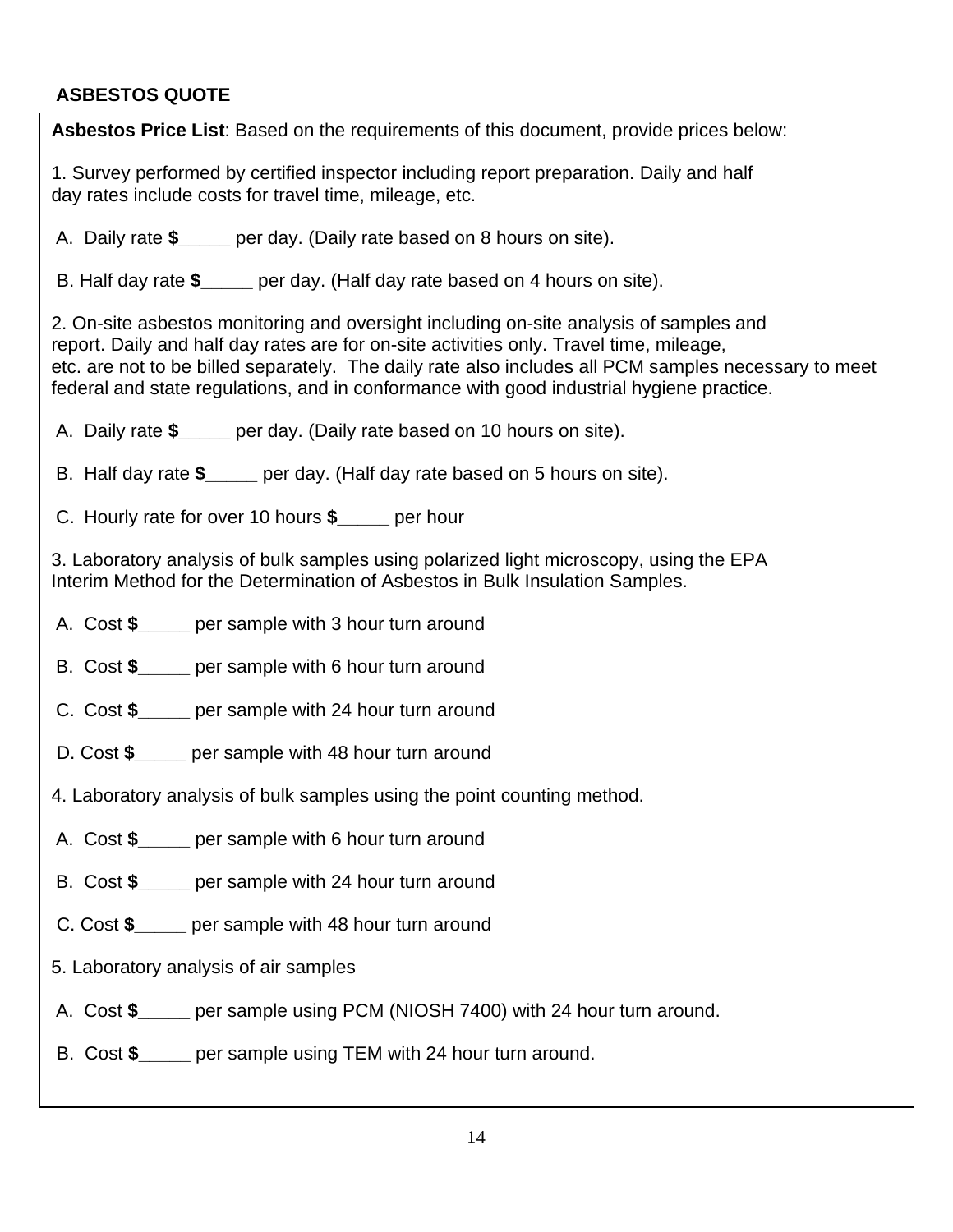# **ATTACHMENT B Paint Inspection, Risk Assessment & Clearance**

| <b>PROPOSAL FORM</b>                                                                                                                                       |  |
|------------------------------------------------------------------------------------------------------------------------------------------------------------|--|
| <b>Contractor Information</b>                                                                                                                              |  |
|                                                                                                                                                            |  |
|                                                                                                                                                            |  |
|                                                                                                                                                            |  |
|                                                                                                                                                            |  |
|                                                                                                                                                            |  |
|                                                                                                                                                            |  |
| <b>LICENSES:</b><br>Attach copies of all qualifying licenses and certifications held in the name of the company                                            |  |
| DESCRIPTION OF SERVICES, PERSONNEL AND EQUIPMENT OFFERED BY YOUR BUSINESS<br>Make any comments in reference to your performance or special abilities here: |  |
|                                                                                                                                                            |  |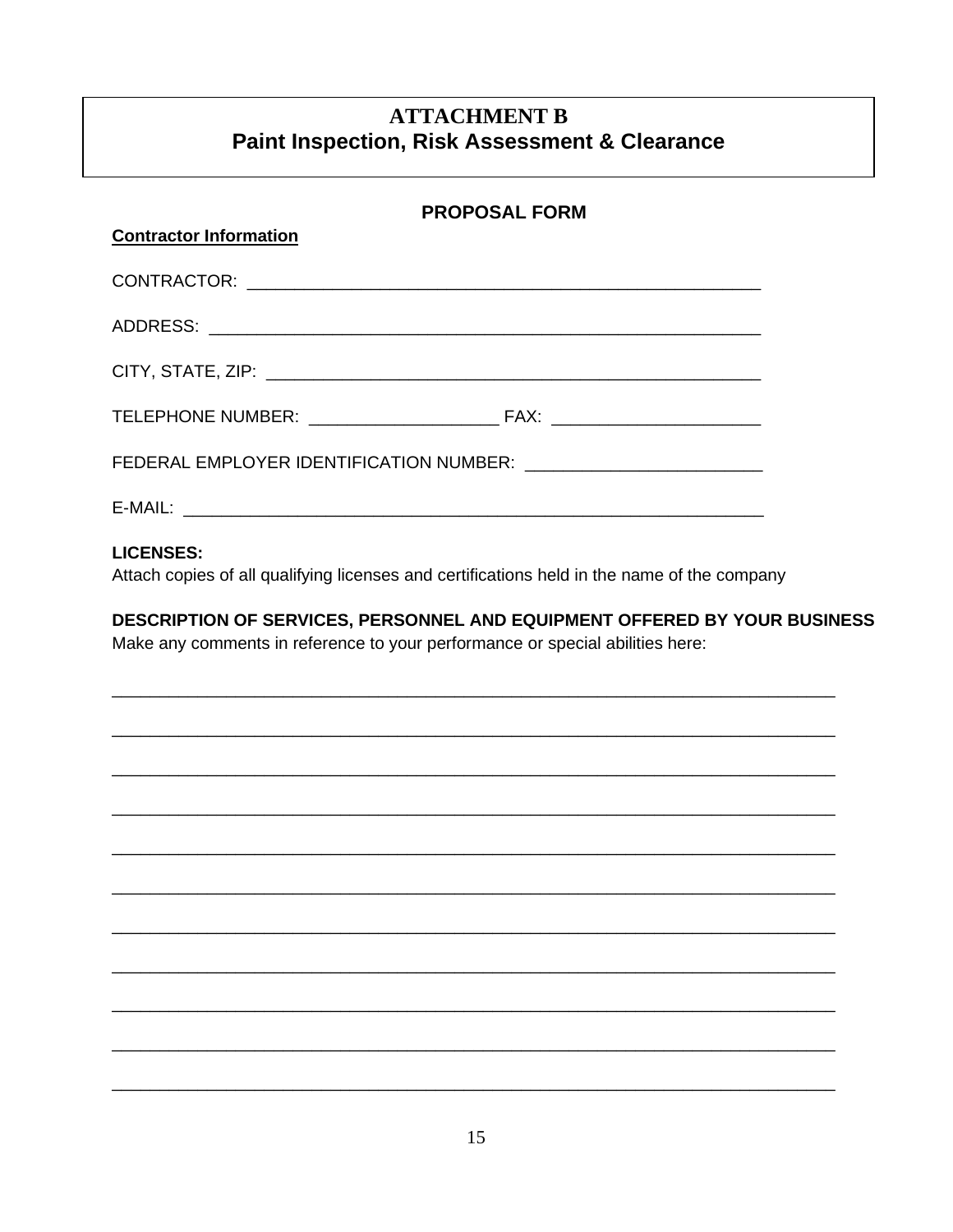# **Lead-Based Paint Inspection, Risk Assessment and Clearances**

# **Purpose:**

The selected Firms shall have qualifications and experience to perform the following:

Lead-Based Paint Identification and XRF Testing: Scope of Work for this category may include, but is not necessarily limited to, the following components as listed below:

Conduct interior and exterior surface by surface investigations and inspections of all assigned buildings to determine the presence of Lead Based Paint (LBP) in or on the structures.

- Develop site specific sampling protocols to determine how many samples will be taken, on which surfaces they will be taken and using appropriate sampling and collection procedures.
- Conduct an exterior investigation and inspection of the ground surfaces for all assigned buildings and sites to determine the presence of LBP in the soils
- Perform and prepare Lead Based Paint ''Risk Assessments'' to identify lead-based paint hazards on the selected and assigned sites and buildings. The assessment investigation should determine and report the existence, nature, severity, and location of the LBP hazards on the site and in the buildings.
- Perform and prepare Lead Based Paint "Lead-Hazard Screens'' to identify lead-based paint hazards.
- Prepare and submit for laboratory analysis lead-based paint chips, dust, and soil samples. Perform or have performed laboratory analysis of all collected field samples for lead compounds in paint, soil, and dust samples.
- Perform X-Ray Fluorescence Testing (XRF) as required by regulation,
- Prepare and submit reports that detail the processes, procedures used, sampling methodologies conducted, laboratory results and findings as required by regulation,
- Provide any and all personnel as may be required to satisfy the requirements as stated in the standards, codes, regulations, ordinances and laws referenced, including Certified Inspectors, Certified Project Designers, Certified Risk Assessors, and Certified Supervisors,
- Prepare abatement project designs, occupant protection plans, and abatement specifications, in detail, as required or requested,
- Provide expert witness services relating to Lead Based Paint identification and testing, if required.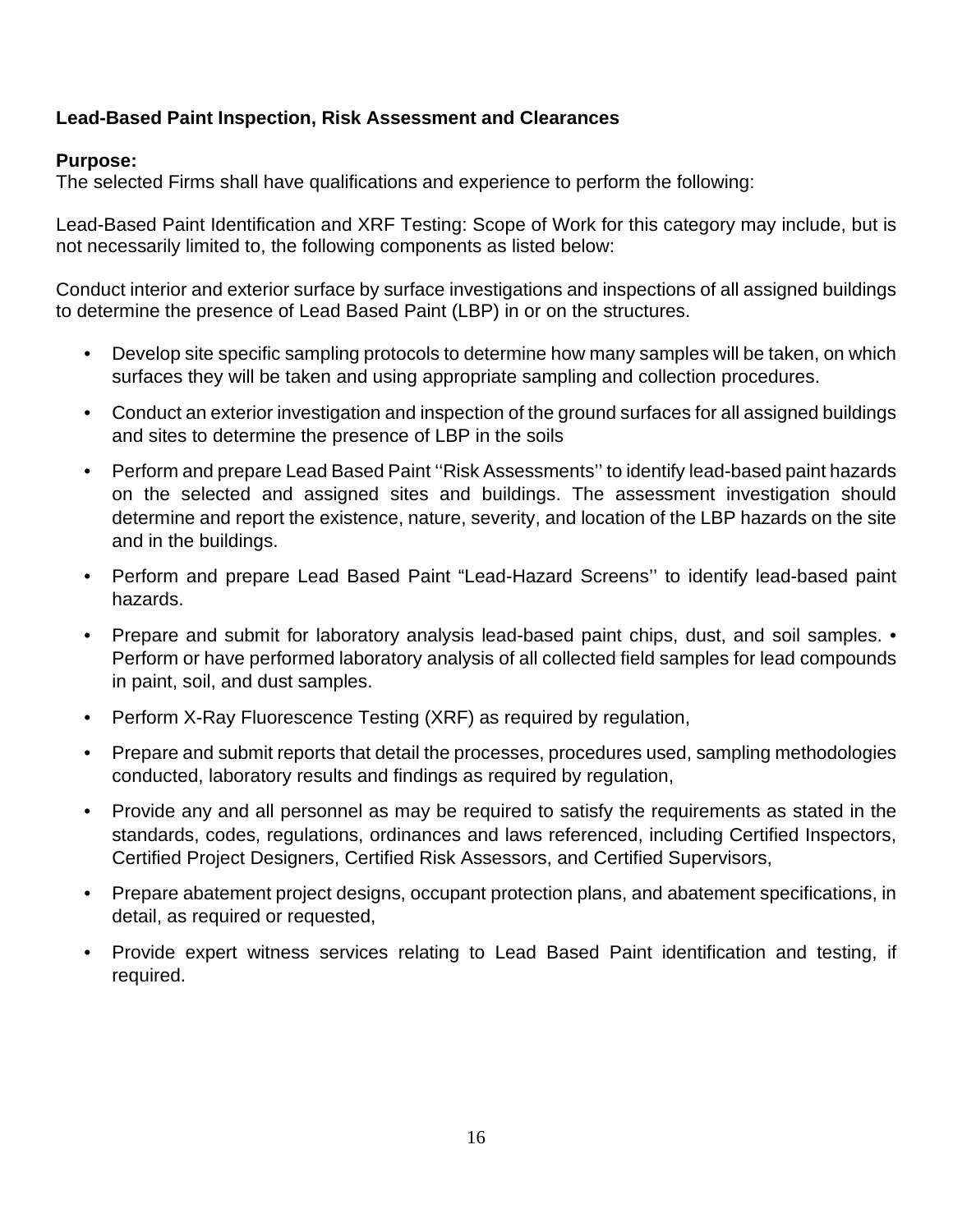The following industry and regulatory standards, and all the performance requirements that they contain, shall be part of the requirements of the scope of work. Lead Based Paint environmental guide books, standards, codes, regulations, ordinances and laws referenced for Lead-Based Paint Identification and XRF Testing include but are not necessarily limited to the following:

- a.) United States Environmental Protection Agency regulations; Identification of Dangerous Levels of Lead; Final Rule as identified in (40 CFR Part 745 et seq.).
- b.) United States Department of Housing and Urban Development regulations; as identified in (24 CFR 35 et seq.).
- c.) The United States Code "Residential Lead-Based Paint Hazard Reduction Act of 1992" (Pub. L.101–550; 42 U.S.C. 4851 et seq.), which hereafter is referred to as ''Title X.''
- d.) The U.S. Department of Housing and Urban Development (HUD) Guidelines for the Evaluation and Control of Lead-Based Paint Hazards in Housing.
- e.) The Environmental Protection Agency (EPA) Guidance on Residential Lead-Based Paint, Lead-Contaminated Dust, and Lead-Contaminated Soil.
- f.) The Environmental Protection Agency (EPA) Residential Sampling for Lead: Protocols for Dust and Soil Sampling (EPA report number 7474–R–95–001).
- g.) ASTM Standard #E1726, "Standard Practice for Sample Digestion of soils for the Determination of Lead by Atomic Spectrometry."
- h.) ASTM Standard #E1727, "Standard Practice for Field Collection of Soil Samples for Lead Determination by Atomic Spectrometry Techniques."
- i.) ASTM Standard #E1728, "Standard Practice for Field Collection of Settled Dust Samples Using Wipe Sampling Methods for Lead Determination by Atomic Spectrometry."
- j.) ASTM Standard #E1729, "Standard Practice for Field Collection of Dried Paint Samples for Lead Determination by Atomic Spectrometry."
- k.) ASTM Standard #E1792, "Standard Specification for Wipe Sampling Materials for Lead in Surface Dust."
- l.) North Carolina Regulations found at Health Hazard Control, Lead-Based Paint Management Programs i*n lieu of EPA*: Abatement Activities (LHMP) and Renovation, Repair and Painting (LHMP-RRP).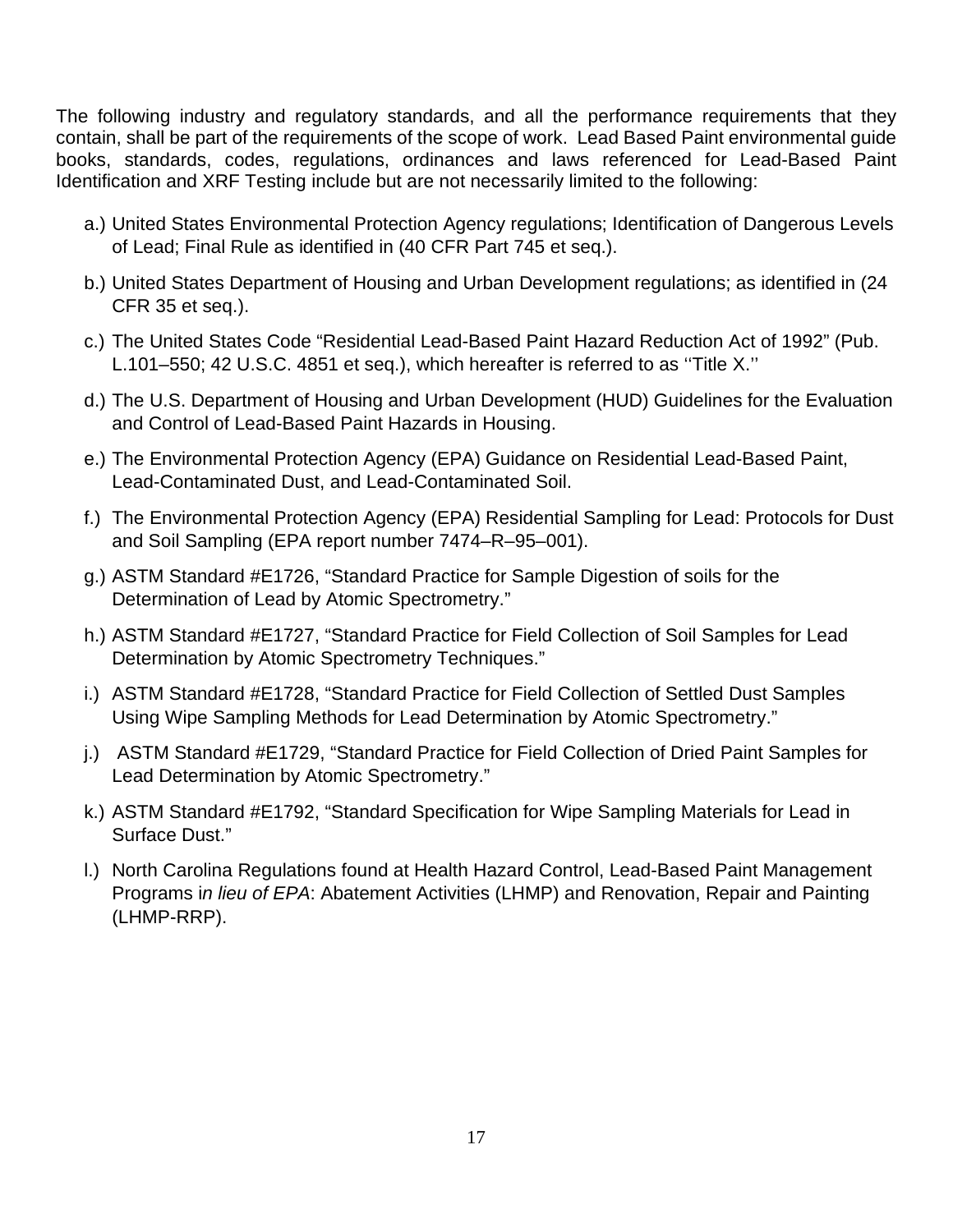# **COST OF SERVICES: PAINT INSPECTION, RISK ASSESSMANT & CLEARANCE**

Notes: Paint testing: All paint testing will include paint testing and a report. A "room" is defined as a room, or hallway. Closets are considered part of the room that they are accessory to. Multiple hallways are each considered a room if fully demised (however a 2-story, open hallway is a single room). Pantries would be considered a room if they are a separate space from a kitchen or dining room and 50 sf or larger.

**Lead Price List**: Based on the requirements of this document, provide prices below: 1. Survey and hazard assessment performed by certified Lead Inspector/Risk Assessor, including report preparation. Daily and half day rates include costs for travel time, mileage, etc. A. Daily rate **\$\_\_\_\_\_** per day (8 hours on-site) B. Half day rate **\$\_\_\_\_\_** per day (4 hours on-site) 2. On-site air monitoring/project management performed by certified Lead Inspector/Risk Assessor, during lead abatement activities, including report preparation. Daily and half day rates include costs for travel time, mileage, etc. A. Daily rate **\$\_\_\_\_\_** per day. (Daily rate based on 10 hours on site). B. Half day rate **\$\_\_\_\_\_** per day. (Half day rate based on 5 hours on site). C. Hourly rate for over 10 hours **\$\_\_\_\_\_** per hour 3. Laboratory analysis of air samples using NIOSH Method 7082, 7105, or equivalent. A. Cost **\$\_\_\_\_\_** per sample with 1 day turn around B. Cost **\$\_\_\_\_\_** per sample with 2 day turn around C. Cost **\$\_\_\_\_\_** per sample with 1 week turn around 4. Laboratory analysis of lead bulk and wipe samples using Atomic Absorption Spectrometry Method SW846-7420, or equivalent. Bulk: A. Cost **\$\_\_\_\_\_** per sample with 24 HR turn around B. Cost **\$\_\_\_\_\_** per sample with 3-5 day turn around Wipe: A. Cost **\$\_\_\_\_\_** per sample with 6 HR turn around B. Cost **\$\_\_\_\_\_** per sample with 24 HR turn around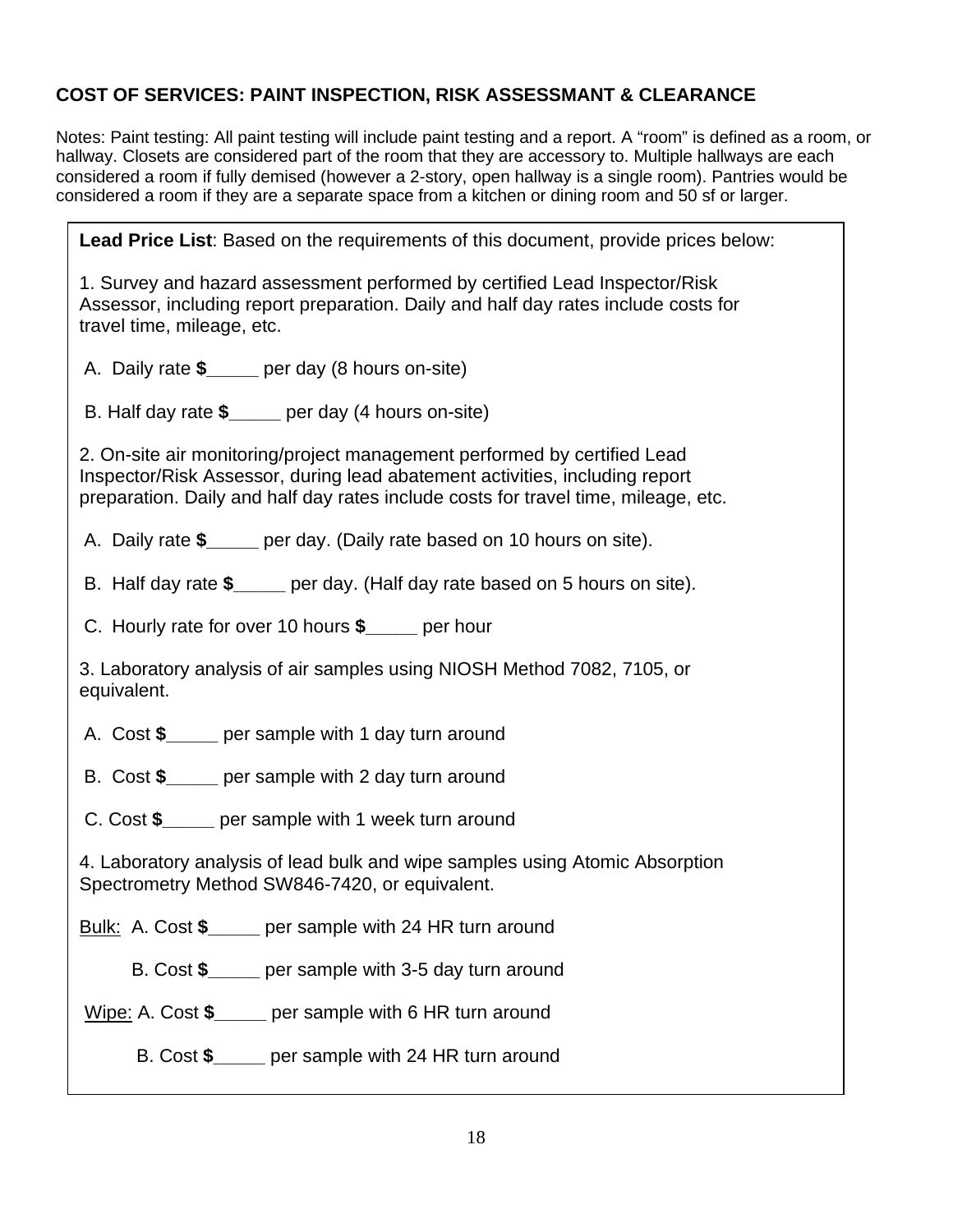# **ATTACHMENT C**

# **REFERENCES**

|  | Project Type: □ Asbestos Firm | □ Lead-Based Paint Firm |
|--|-------------------------------|-------------------------|
|  |                               |                         |
|  |                               |                         |
|  |                               |                         |
|  |                               |                         |
|  |                               |                         |
|  |                               |                         |
|  |                               |                         |
|  |                               |                         |
|  | Project Type: □ Asbestos Firm | □ Lead-Based Paint Firm |
|  |                               |                         |
|  |                               |                         |
|  |                               |                         |
|  |                               |                         |
|  |                               |                         |
|  |                               |                         |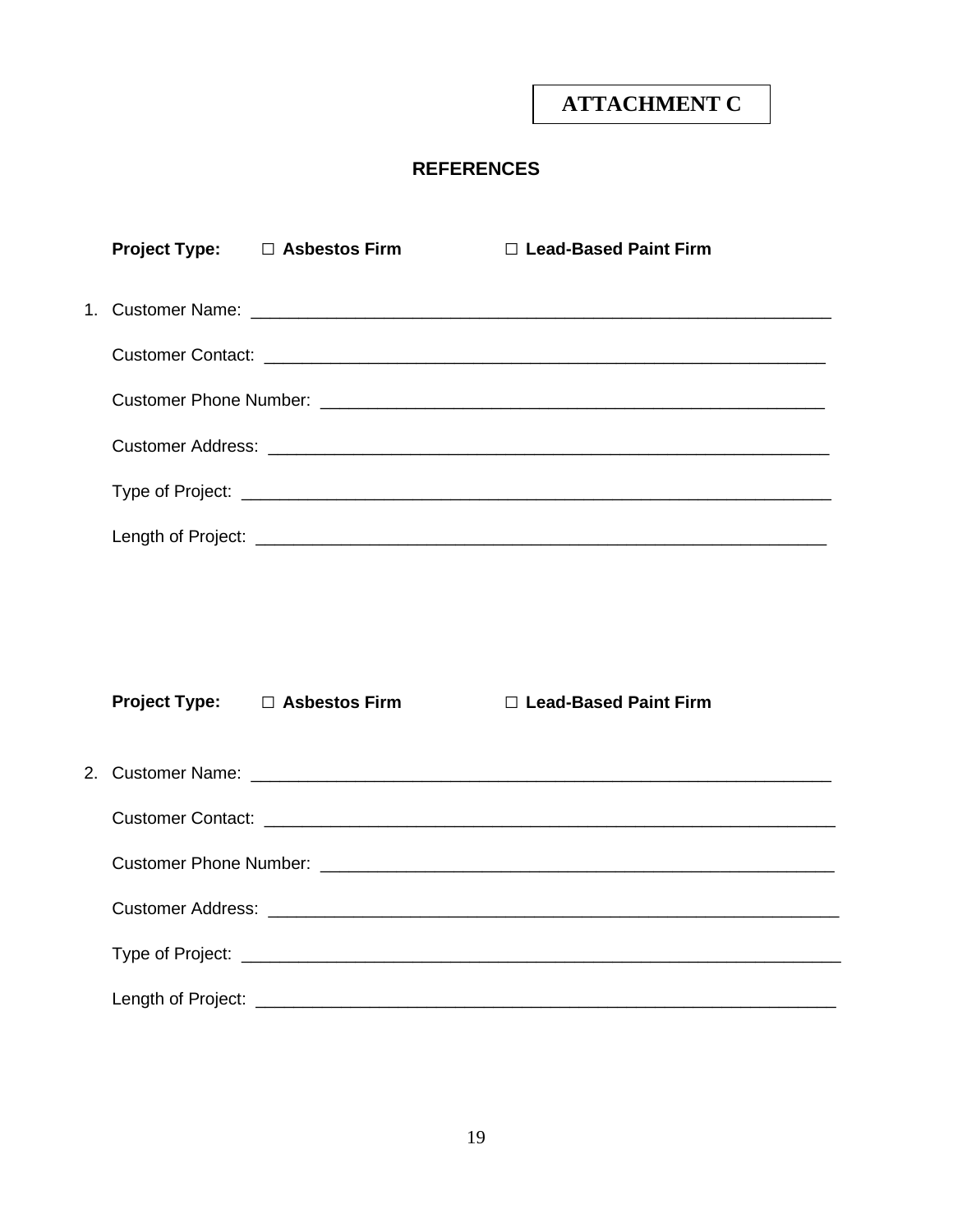|  | Project Type: □ Asbestos Firm | □ Lead-Based Paint Firm |
|--|-------------------------------|-------------------------|
|  |                               |                         |
|  |                               |                         |
|  |                               |                         |
|  |                               |                         |
|  |                               |                         |
|  |                               |                         |
|  |                               |                         |
|  |                               |                         |
|  |                               |                         |
|  | Project Type: □ Asbestos Firm | □ Lead-Based Paint Firm |
|  |                               |                         |
|  |                               |                         |
|  |                               |                         |
|  |                               |                         |
|  |                               |                         |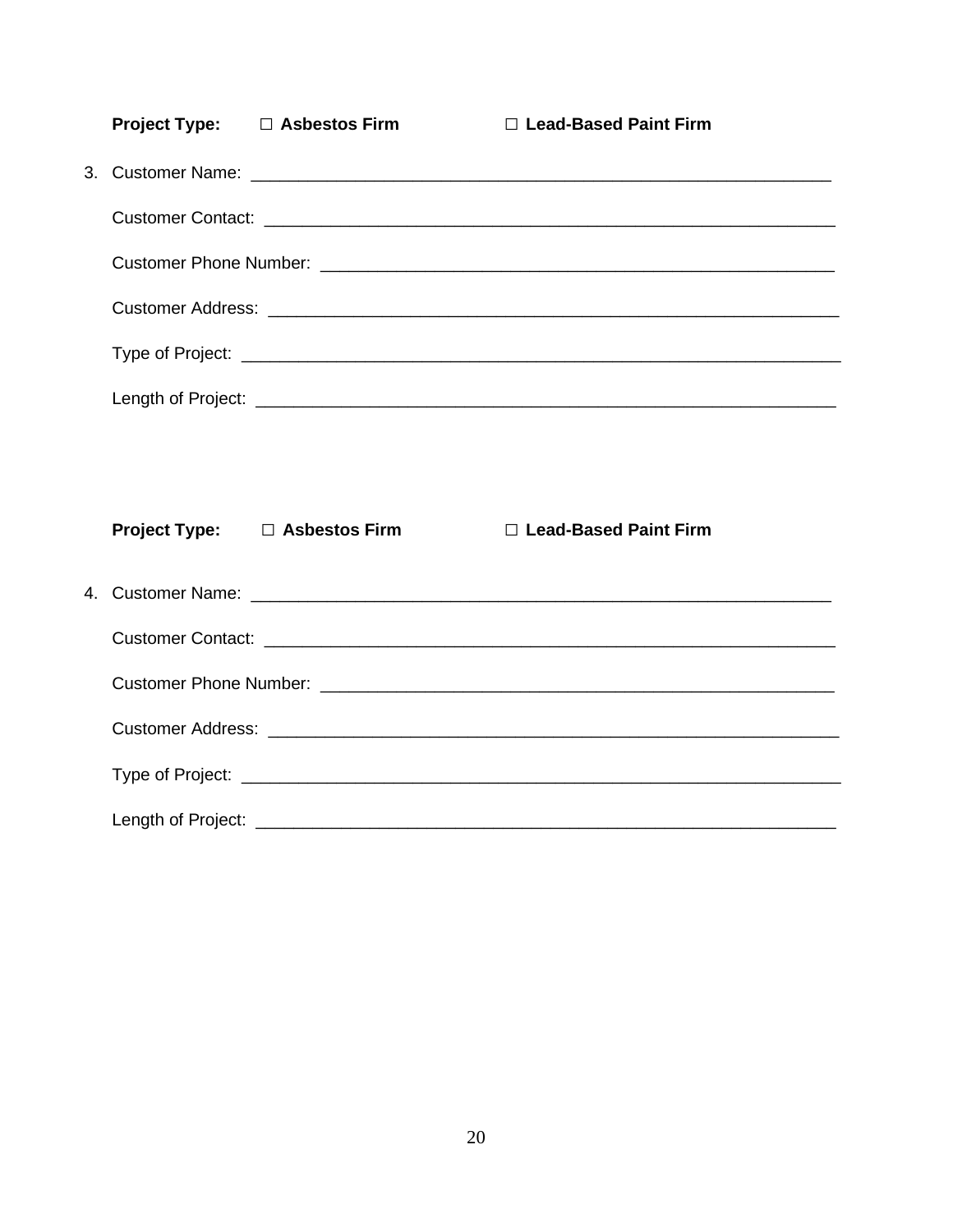# **ATTACHMENT D**

#### **FINANCIAL STABILITY**

Each Vendor shall certify it is financially stable by completing the ATTACHMENT D: CERTIFICATION OF FINANCIAL CONDITION. The City of High Point is requiring this certification to minimize potential issues from Contracting with a Vendor that is financially unstable. From the date of the Certification to the expiration of the Contract, the Vendor shall notify the City of High Point within thirty (30) days of any occurrence or condition that materially alters the truth of any statement made in this Certification.

# **ATTACHMENT D: CERTIFICATION OF FINANCIAL CONDITION**

Name of Vendor: \_\_\_\_\_\_\_\_\_\_\_\_\_\_\_\_\_\_\_\_\_\_\_\_\_\_\_\_\_\_\_\_\_\_\_\_\_\_\_\_\_\_\_\_\_\_\_\_\_\_\_\_\_\_\_\_\_\_\_\_\_\_\_\_\_\_\_\_\_\_\_\_\_\_

| The undersigned hereby certifies that: [check all applicable boxes] |  |
|---------------------------------------------------------------------|--|
|---------------------------------------------------------------------|--|

 $\Box$ The Vendor is in sound financial condition and received an unqualified audit opinion for the latest audit of its financial statements.

| Date of latest audit: |  |
|-----------------------|--|
|-----------------------|--|

 $\Box$ The Vendor has no outstanding liabilities to the Internal Revenue Service or other government entities.

- $\Box$ The Vendor is not the subject of any current litigation or findings of noncompliance under federal or state law.
- $\Box$ The Vendor has not been the subject of any past litigation or findings of any past litigation or findings of noncompliance under federal or state law that may impact in any way its ability to fulfill the requirements of this Contract.
- $\Box$ He or she is authorized to make the foregoing statements on behalf of the Vendor.

**If any one or more of the foregoing boxes is NOT checked, explain the reason in the space below or add additional pages.**

Authorized Signature **Printed Name and Title** 

**\_\_\_\_\_\_\_\_\_\_\_\_\_\_\_\_\_\_\_\_\_\_\_\_\_\_\_\_\_\_\_\_\_\_\_\_\_\_\_ \_\_\_\_\_\_\_\_\_\_\_\_\_\_\_\_\_\_\_\_\_\_\_\_\_\_\_\_\_\_\_\_\_\_\_\_\_\_\_\_\_\_\_**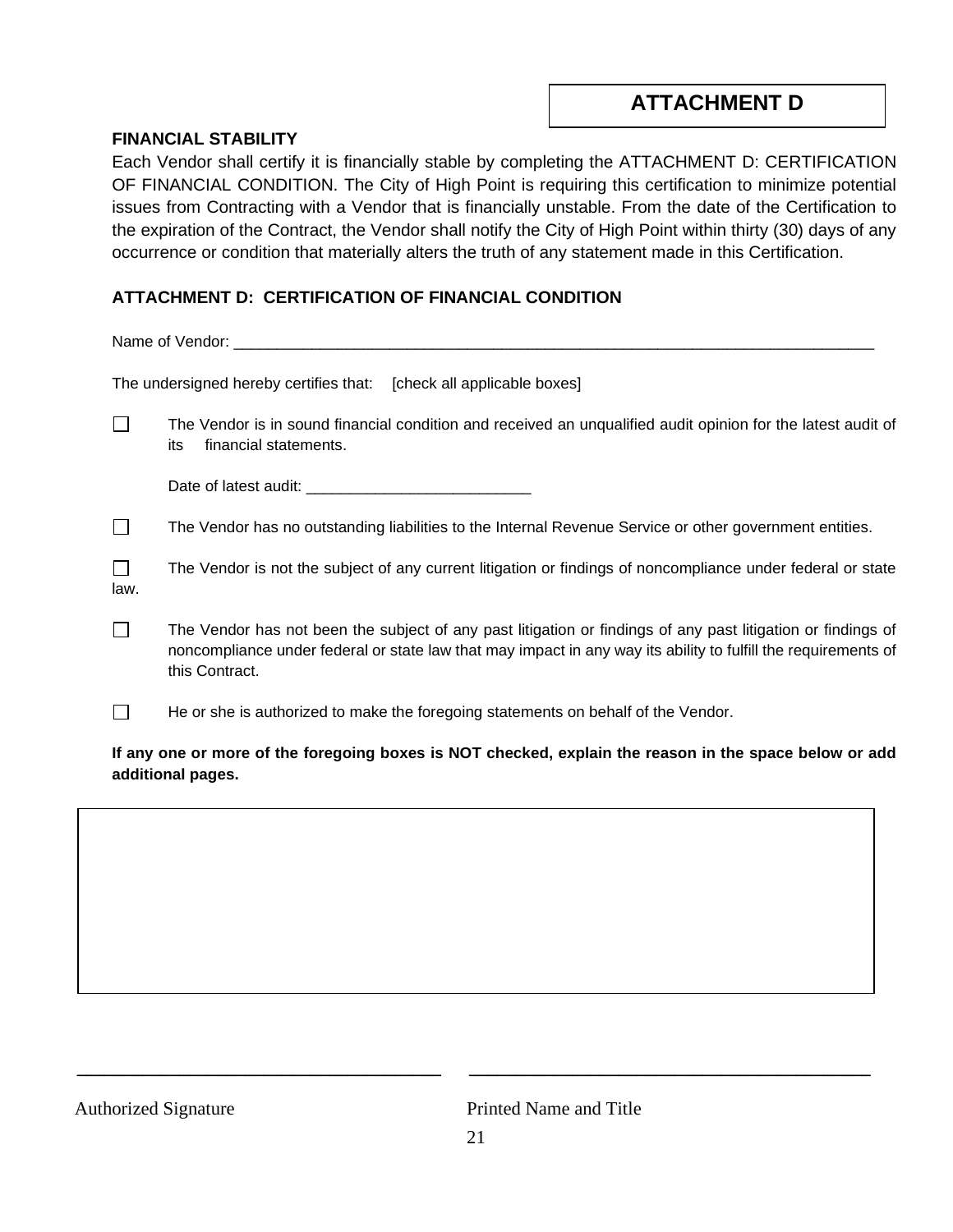# **EXECUTION OF QUOTE (BID) PROPOSAL**

By submitting this proposal, the potential contractor certifies the following:

- This proposal is signed by an authorized representative of the firm.
- It can obtain insurance certificates as required within 10 calendar days after notice of award.
- The cost and availability of all equipment, materials, and supplies associated with performing the services described herein have been determined and included in the proposed quote.
- All labor costs, direct and indirect, have been determined and included in the proposed quote.
- The potential contractor has read and understands the conditions set forth in this RFP and agrees to them with no exceptions. If exceptions exist, they must be listed on a separate sheet.

| Therefore, in compliance with this Request for Proposal and subject to all conditions herein, the<br>undersigned offers and agrees, if this Proposal is accepted: |                                                                                                                                                                                                                                |  |
|-------------------------------------------------------------------------------------------------------------------------------------------------------------------|--------------------------------------------------------------------------------------------------------------------------------------------------------------------------------------------------------------------------------|--|
| BY:<br><u> 1980 - Johann John Stone, markin fan it ferskearre fan it ferskearre fan it ferskearre fan it ferskearre fan </u><br>(typed or printed name)           |                                                                                                                                                                                                                                |  |
|                                                                                                                                                                   | DATE: the contract of the contract of the contract of the contract of the contract of the contract of the contract of the contract of the contract of the contract of the contract of the contract of the contract of the cont |  |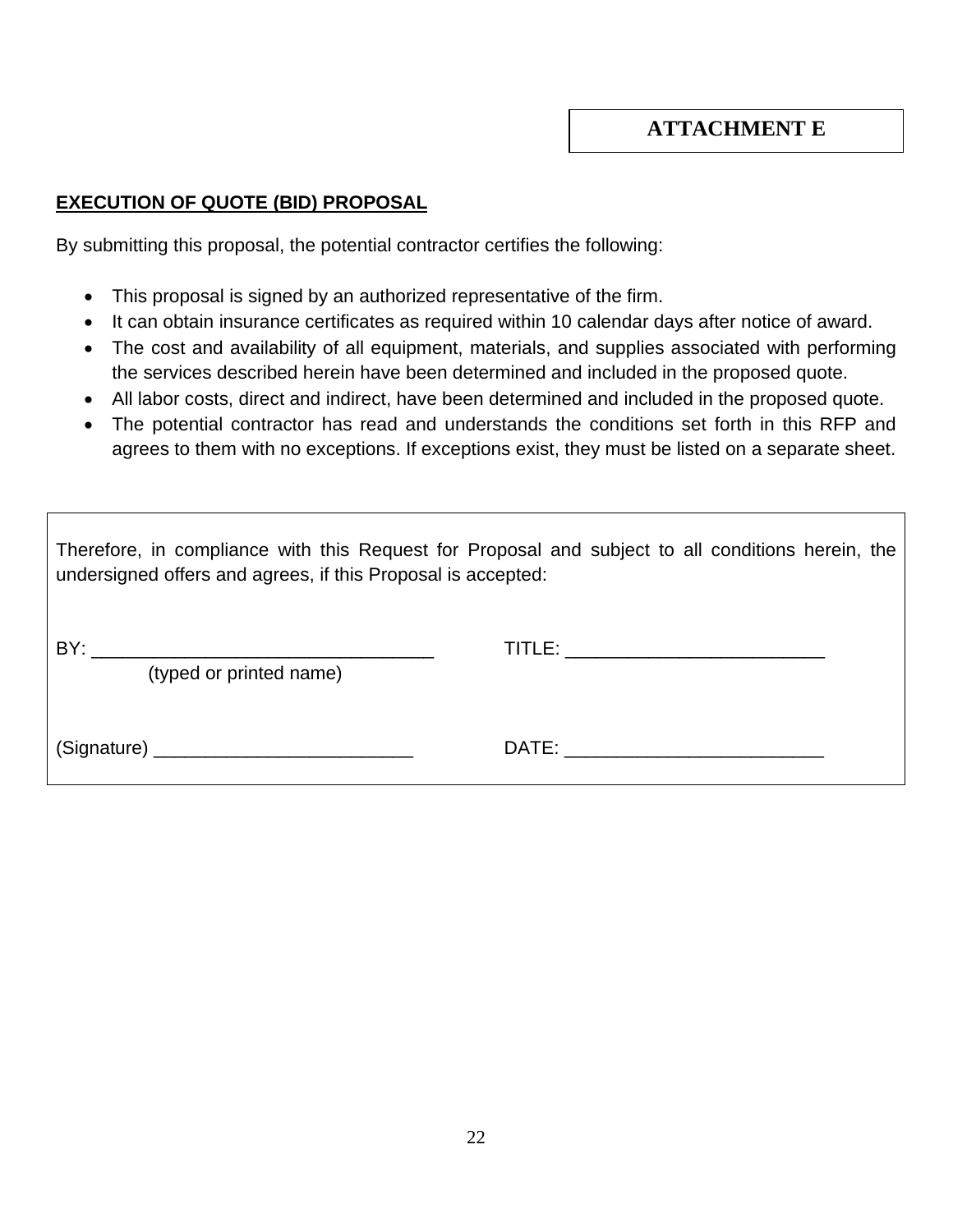#### **GENERAL INFORMATION ON SUBMITTING PROPOSALS**

- **1. EXCEPTIONS: All Proposals are subject to the terms and conditions outlined herein. All responses shall be controlled by such terms and conditions and the submission of other terms and conditions, price lists, catalogs, and/or other documents as part of an offeror's response will be waived and have no effect either on this Request for Proposals or on any contract that may be awarded resulting from this solicitation. Offeror specifically agrees to the conditions set forth in the above paragraph by signature to the Proposal.**
- 2. **CERTIFICATION:** By executing the Proposal, the signer certifies that this Proposal is submitted competitively and without collusion (G.S. 143-54), that none of our officers, directors, or owners of an unincorporated business entity has been convicted of any violations of Chapter 78A of the General Statutes, the Securities Act of 1933, or the Securities Exchange Act of 1934 (G.S. 143-59.2), and that we are not an ineligible vendor as set forth in G.S. 143-59.1. False certification is a Class I felony.
- 3. **ORAL EXPLANATIONS:** The City shall not be bound by oral explanations or instructions given at any time during the competitive process or after award.
- 4. **REFERENCE TO OTHER DATA:** Only information which is received in response to this RFP will be evaluated. Reference to information previously submitted shall not be evaluated.
- 5. **ELABORATE PROPOSALS:** Elaborate Proposals in the form of brochures or other presentations beyond that necessary to present a complete and effective Proposal are not desired.
- 6. **COST FOR PROPOSAL PREPARATION:** Any costs incurred by offerors in preparing or submitting offers are the offerors' sole responsibility; the City will not reimburse any offeror for any costs incurred prior to award.
- 7. **TIME FOR ACCEPTANCE:** Each Proposal shall state that it is a firm offer which may be accepted within a period of **30** days. Although the contract is expected to be awarded prior to that time, the 30-day period is requested to allow for unforeseen delays.
- 8. **TITLES:** Titles and headings in this RFP and any subsequent contract are for convenience only and shall have no binding force or effect.
- 9. **CONFIDENTIALITY OF PROPOSALS:** In submitting its Proposal the offeror agrees not to discuss or otherwise reveal the contents of the Proposal to any source outside of the using or issuing agency, government or private, until after the award of the contract. Only those communications with the using agency or issuing agency authorized by this RFP are permitted. All offerors are advised that they are not to have any communications with the using or issuing agency during the evaluation of the Proposals (i.e., after the public opening of the Proposals and before the award of the contract), unless the City's purchaser contacts the offeror(s) for purposes of seeking clarification. An offeror shall not: transmit to the issuing and/or using agency any information commenting on the ability or Proposals of other offerors to perform the advertised contract and/or the other offerors' Proposals and/or prices at any time during the procurement process; or engage in any other communication or conduct attempting to influence the evaluation and/or award of the contract that is the subject of this RFP. Offerors not in compliance with this provision may be disqualified, at the option of the City, from contract award. Only discussions authorized by the issuing agency are exempt from this provision.
- 10. **RIGHT TO SUBMITTED MATERIAL:** All responses, inquiries, or correspondence relating to or in reference to the RFP, and all other reports, charts, displays, schedules, exhibits, and other documentation submitted by the offerors shall become the property of the City when received.
- 11. **OFFEROR'S REPRESENTATIVE:** Each offeror shall submit with its Proposal the name, address, and telephone number of the person(s) with authority to bind the firm and answer questions or provide clarification concerning the firm's Proposal.
- 12. **SUBCONTRACTING:** Offerors may propose to subcontract portions of the work (if permitted) provided that their Proposals clearly indicate what work they plan to subcontract and to whom and that all information required about the prime contractor is also included for each proposed subcontractor.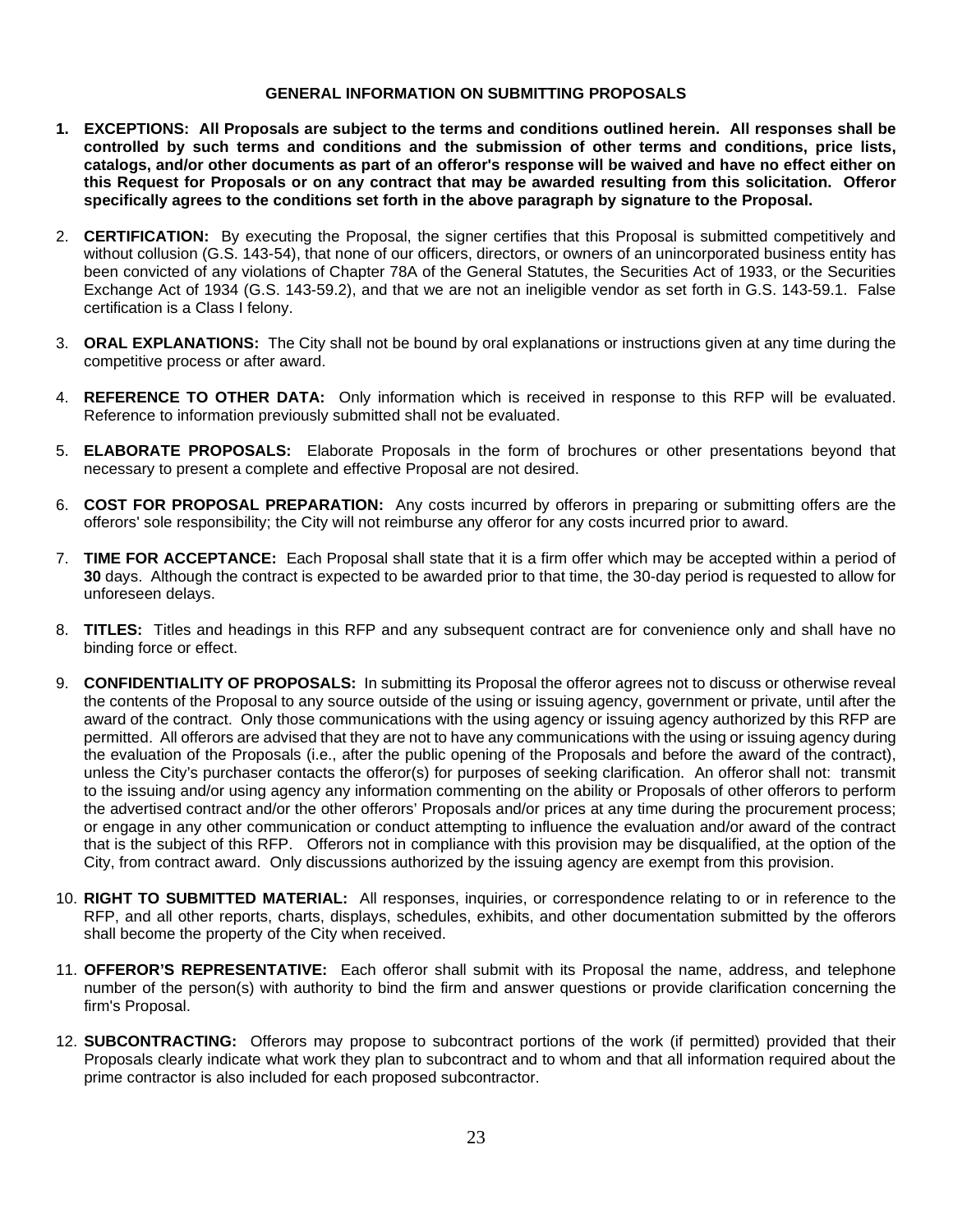13. **PROPRIETARY INFORMATION:** Trade secrets or similar proprietary data which the offeror does not wish disclosed to other than personnel involved in the evaluation or contract administration will be kept confidential to the extent permitted by NCAC T01:05B.1501 and G.S. 132-1.3 if identified as follows: Each page shall be identified in boldface at the top and bottom as "CONFIDENTIAL". Any section of the Proposal which is to remain confidential shall also be so marked in boldface on the title page of that section. Cost information may not be deemed confidential. In spite of what is labeled as confidential, the determination as to whether or not it is shall be determined by North Carolina law.

**VENDOR REGISTRATION AND SOLICITATION NOTIFICATION SYSTEM:** In order to do business with the City of High Point, you will need to register by going to the City of High Point Purchasing website at [https://www.highpointnc.gov/1068/New-Vendor-Registration.](https://www.highpointnc.gov/1068/New-Vendor-Registration) [NWI]

The City of High Point Attorney's Office requests that in order to do business with the City of High Point vendors must be registered with the North Carolina Secretary of State. **NC SECRETARY of STATE REGISTRATION**: *If your company is organized (ie: incorporation, LLC, etc.)* and you are the SUCCESSFUL bidder, you must be registered with the NC Secretary of State [https://www.sosnc.gov/divisions/business\\_registration](https://www.sosnc.gov/divisions/business_registration) .

#### **NORTH CAROLINA GENERAL CONTRACT TERMS AND CONDITIONS**

- 1. **GOVERNING LAW:** This contract is made under and shall be governed and construed in accordance with the laws of the State of North Carolina.
- 2. **SITUS:** The place of this contract, its situs and forum, shall be North Carolina, where all matters, whether sounding in contract or tort, relating to its validity, construction, interpretation and enforcement shall be determined
- 3. **INDEPENDENT CONTRACTOR:** The Contractor shall be considered an independent contractor and as such shall be wholly responsible for the work to be performed and for the supervision of its employees. The Contractor represents that it has, or will secure at its own expense, all personnel required in performing the services under this agreement. Such employees shall not be employees of or have any individual contractual relationship with the City.
- 4. **KEY PERSONNEL:** The Contractor shall not substitute key personnel assigned to the performance of this contract without prior written approval by the City. The individuals designated as key personnel for purposes of this contract are those specified in the Contractor's Proposal.
- 5. **SUBCONTRACTING:** Work proposed to be performed under this contract by the Contractor or its employees shall not be subcontracted without prior written approval of the City. Acceptance of an offeror's Proposal shall include any subcontractor(s) specified therein.
- 6. **PERFORMANCE AND DEFAULT:** If, through any cause, the Contractor shall fail to fulfill in timely and proper manner the obligations under this agreement, the City shall thereupon have the right to terminate this contract by giving written notice to the Contractor and specifying the effective date thereof. In that event, all finished or unfinished deliverable items under this contract prepared by the Contractor shall, at the option of the City, become its property, and the Contractor shall be entitled to receive just and equitable compensation for any satisfactory work completed on such materials. Notwithstanding, the Contractor shall not be relieved of liability to the City for damages sustained by the City by virtue of any breach of this agreement, and the City may withhold any payment due the Contractor for the purpose of setoff until such time as the exact amount of damages due the City from such breach can be determined.

In case of default by the Contractor, the City may procure the services from other sources and hold the Contractor responsible for any excess cost occasioned thereby. The City reserves the right to require a performance bond or other acceptable alternative performance guarantees from successful offeror without expense to the City.

In addition, in the event of default by the Contractor under this contract, the City may immediately cease doing business with the Contractor, immediately terminate for cause all existing contracts the City has with the Contractor, and de-bar the Contractor from doing future business with the City.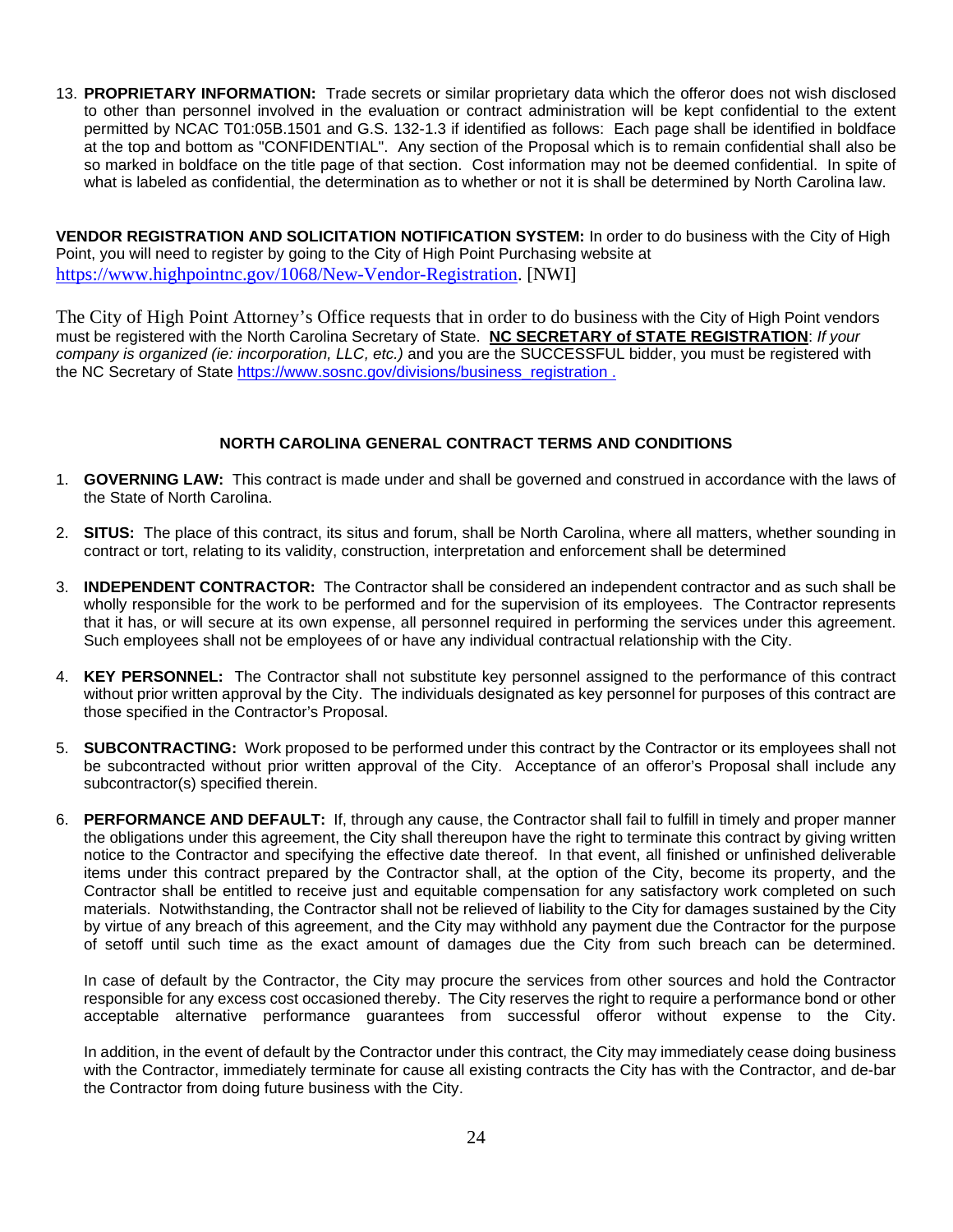Upon the Contractor filing a petition for bankruptcy or the entering of a judgment of bankruptcy by or against the Contractor, the City may immediately terminate, for cause, this contract and all other existing contracts the Contractor has with the City, and de-bar the Contractor from doing future business.

Neither party shall be deemed to be in default of its obligations hereunder if and so long as it is prevented from performing such obligations by any act of war, hostile foreign action, nuclear explosion, riot, strikes, civil insurrection, earthquake, hurricane, tornado, or other catastrophic natural event or act of God.

- 7. **TERMINATION:** The City may terminate this agreement at any time by giving a **30-day** notice in writing from the City to the Contractor. In that event, all finished or unfinished deliverable items prepared by the Contractor under this contract shall, at the option of the City, become its property. If the contract is terminated by the City as provided herein, the Contractor shall be paid for services satisfactorily completed, less payment or compensation previously made.
- 8. **PAYMENT TERMS:** Payment terms are Net not later than 30 days after receipt of correct invoice(s) or acceptance of services, whichever is later, or in accordance with any special payment schedule identified in this RFP. The using agency is responsible for all payments to the contractor under the contract. Payment by some agencies may be made by procurement card and it shall be accepted by the contractor for payment if the contractor accepts that card (Visa, Mastercard, etc.) from other customers. If payment is made by procurement card, then payment may be processed immediately by the contractor.
- 9. **AVAILABILITY OF FUNDS:** Any and all payments to the Contractor are dependent upon and subject to the availability of funds to the City for the purpose set forth in this agreement.
- 10. **CONFIDENTIALITY:** Any information, data, instruments, documents, studies or reports given to or prepared or assembled by the Contractor under this agreement shall be kept as confidential and not divulged or made available to any individual or organization without the prior written approval of the City.
- 11. **CARE OF PROPERTY:** The Contractor agrees that it shall be responsible for the proper custody and care of any property furnished it for use in connection with the performance of this contract or purchased by it for this contract and will reimburse the City for loss of damage of such property.
- 12. **COPYRIGHT:** No deliverable items produced in whole or in part under this agreement shall be the subject of an application for copyright by or on behalf of the Contractor.
- 14. **ACCESS TO PERSONS AND RECORDS:** The State Auditor and the using agency's internal auditors shall have access to persons and records as a result of all contracts or grants entered into by State agencies or political subdivisions in accordance with General Statute 147-64.7 and Session Law 2010-194, Section 21 (i.e., the State Auditors and internal auditors may audit the records of the contractor during the term of the contract to verify accounts and data affecting fees or performance).
- 15. **ASSIGNMENT:** No assignment of the Contractor's obligations nor the Contractor's right to receive payment hereunder shall be permitted. However, upon written request approved by the issuing purchasing authority, the City may:
	- a. Forward the contractor's payment check(s) directly to any person or entity designated by the Contractor, or
	- b. Include any person or entity designated by Contractor as a joint payee on the Contractor's payment check(s).

In no event shall such approval and action obligate the City to anyone other than the Contractor and the Contractor shall remain responsible for fulfillment of all contract obligations.

- 16. **COMPLIANCE WITH LAWS:** The Contractor shall comply with all laws, ordinances, codes, rules, regulations, and licensing requirements that are applicable to the conduct of its business, including those of federal, state, and local agencies having jurisdiction and/or authority.
- 17. **AFFIRMATIVE ACTION:** The Contractor shall take affirmative action in complying with all Federal and State requirements concerning fair employment and employment of people with disabilities and concerning the treatment of all employees without regard to discrimination by reason of race, color, religion, sex, national origin, or disability.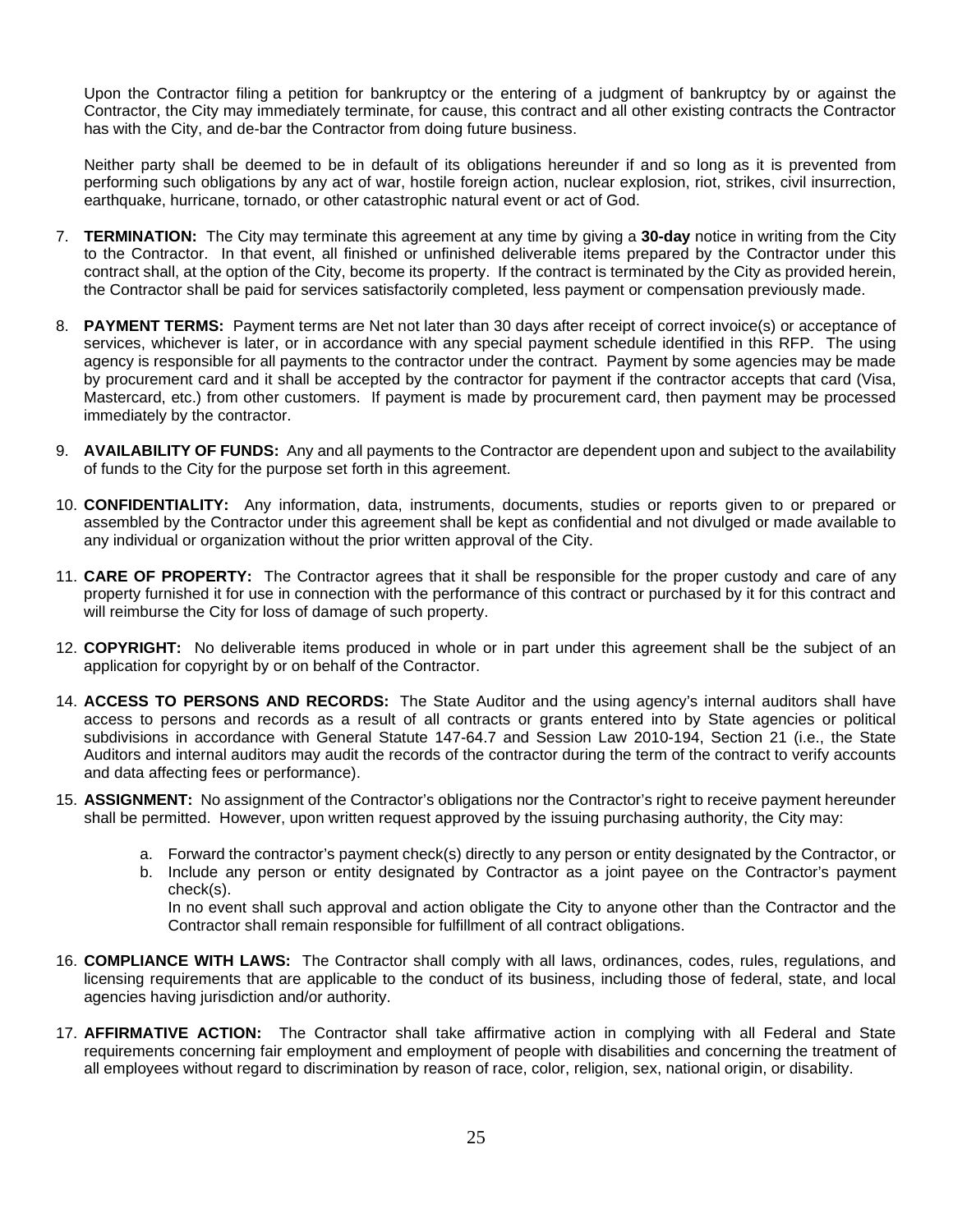- 18. **INSURANCE:** During the term of the contract, the contractor at its sole cost and expense shall provide commercial insurance of such type and with such terms and limits as may be reasonably associated with the contract. As a minimum, the contractor shall provide and maintain the following coverage and limits:
	- a. Worker's Compensation Worker's compensation insurance in statutory limits required by applicable law, and employer's liability insurance in an amount not less than \$500,000.00 each accident, \$500,000.00 disease each employee and \$500,000.00 disease policy limit;
	- b. Commercial General Liability Commercial general liability insurance with a combined single limit for personal injury (including bodily injury and death) and property damage (including loss of use) of not less than \$1,000,000.00 per occurrence, \$2,000,000.00 products and completed operations aggregate and \$2,000,000.00 general aggregate. Such coverage shall include the indemnification obligations of the Service Provider under this Agreement;
	- c. Commercial vehicle liability insurance for any vehicle (including owned, hired, rented and non-owned vehicles) with a combined single limit for each accident of not less than \$1,000,000.00.

Providing and maintaining adequate insurance coverage is a material obligation of the contractor and is of the essence of this contract. All such insurance shall meet all laws of the State of North Carolina. Such insurance coverage shall be obtained from companies that are authorized to provide such coverage and that are authorized by the Commissioner of Insurance to do business in North Carolina. The contractor shall at all times comply with the terms of such insurance policies, and all requirements of the insurer under any such insurance policies, except as they may conflict with existing North Carolina laws or this contract. The limits of coverage under each insurance policy maintained by the contractor shall not be interpreted as limiting the contractor's liability and obligations under the contract. Please note the City of High Point insurance requirements listed in the sample agreement for services.

- 19. **ADVERTISING:** The offeror shall not use the award of a contract as part of any news release or commercial advertising.
- 20. **ENTIRE AGREEMENT:** This contract and any documents incorporated specifically by reference represent the entire agreement between the parties and supersede all prior oral or written statements or agreements. This Request for Proposals, any addenda thereto, and the offeror's Proposal are incorporated herein by reference as though set forth verbatim.

All promises, requirements, terms, conditions, provisions, representations, guarantees, and warranties contained herein shall survive the contract expiration or termination date unless specifically provided otherwise herein, or unless superseded by applicable Federal or State statutes of limitation.

- 21. **AMENDMENTS:** This contract may be amended only by written amendments duly executed by the City and the Contractor. The NC Division of Purchase and Contract shall give prior approval to any amendment to a contract awarded through that office.
- 22. **TAXES:** G.S. 143-59.1 bars the Secretary of Administration from entering into contracts with vendors if the vendor or its affiliates meet one of the conditions of G. S. 105-164.8(b) and refuse to collect use tax on sales of tangible personal property to purchasers in North Carolina. Conditions under G. S. 105-164.8(b) include: (1) Maintenance of a retail establishment or office, (2) Presence of representatives in the State that solicit sales or transact business on behalf of the vendor and (3) Systematic exploitation of the market by media-assisted, media-facilitated, or media-solicited means. By execution of the Proposal document the vendor certifies that it and all of its affiliates, (if it has affiliates), collect(s) the appropriate taxes.
- 23. **GENERAL INDEMNITY:** The contractor shall hold and save the City, its officers, agents, and employees, harmless from liability of any kind, including all claims and losses accruing or resulting to any other person, firm, or corporation furnishing or supplying work, services, materials, or supplies in connection with the performance of this contract, and from any and all claims and losses accruing or resulting to any person, firm, or corporation that may be injured or damaged by the contractor in the performance of this contract and that are attributable to the negligence or intentionally tortious acts of the contractor provided that the contractor is notified in writing within 30 days that the City has knowledge of such claims. The contractor represents and warrants that it shall make no claim of any kind or nature against the City's agents who are involved in the delivery or processing of contractor goods to the City. The representation and warranty in the preceding sentence shall survive the termination or expiration of this contract.